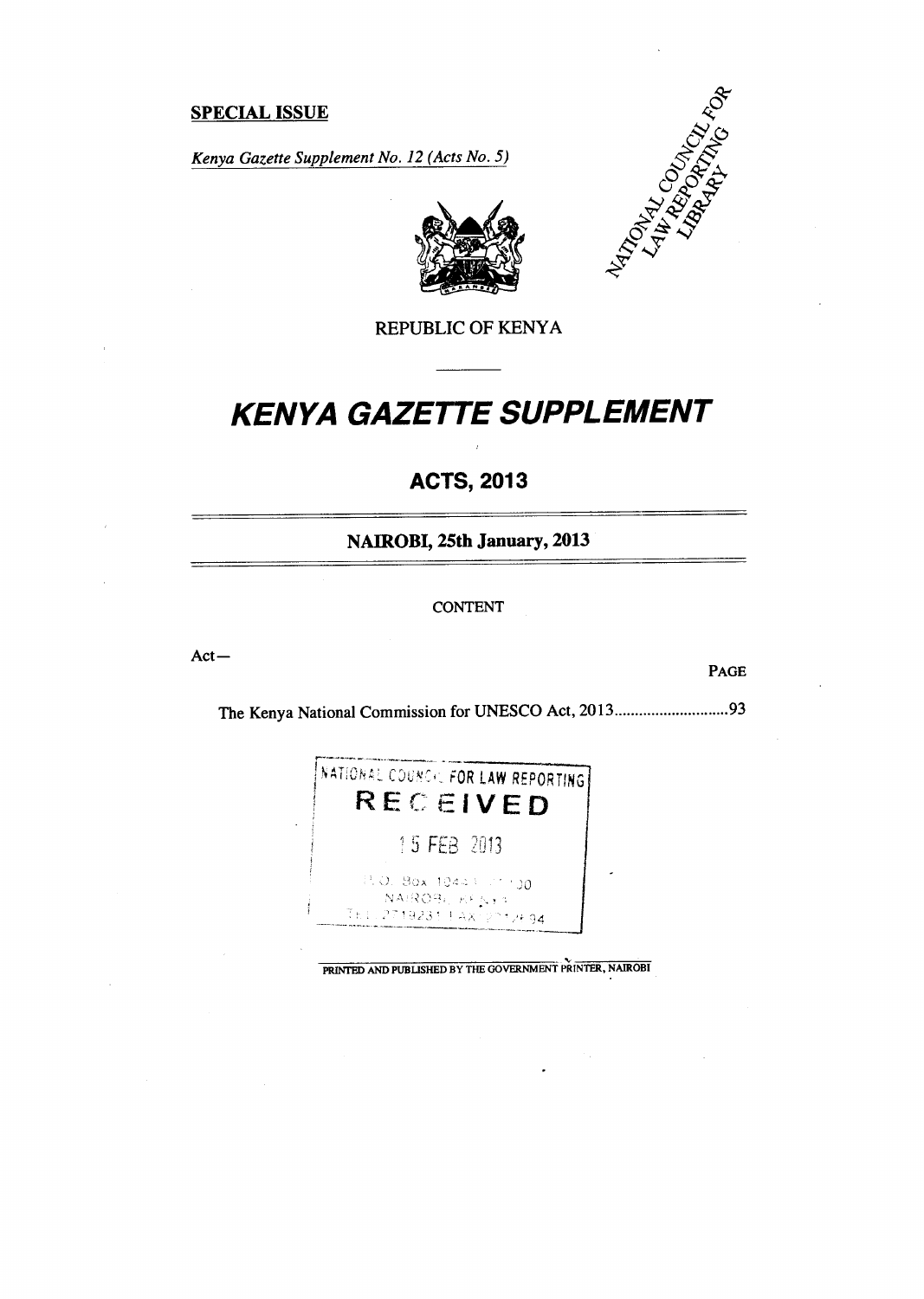# **THE KENYA NATIONAL COMMISSION FOR UNESCO ACT, 2013**

#### **No. 5 of 2013**

*Date of Assent: 14th January, 2013* 

*Date of Commencement: 25th January, 2013* 

# **ARRANGEMENT OF SECTIONS**

*Sections* 

# **PART I—PRELIMINARY**

1—Short title

2—Interpretation

#### **PART II—ESTABLISHMENT AND FUNCTIONS OF THE COMMISSION**

3—Establishment of the Commission.

4—Functions of the Commission.

5—Powers of the Commission.

# **PART III—THE BOARD OF THE COMMISSION**

6—Establishment of the Board.

7—Qualifications for appointment.

8—Procedure of appointment of the Chairperson and members of the Board.

9—Vacancy in office.

10—Filling of vacancy.

11—Term of office of Board members.

12—General powers of the Board.

13—Committees of the Board.

14—Delegation by Board.

15—Procedures of the Board.

16—Decisions of the Board.

17—Secretary General of the Commission.

18—Term of office of the Secretary General.

19—Removal of the Secretary General.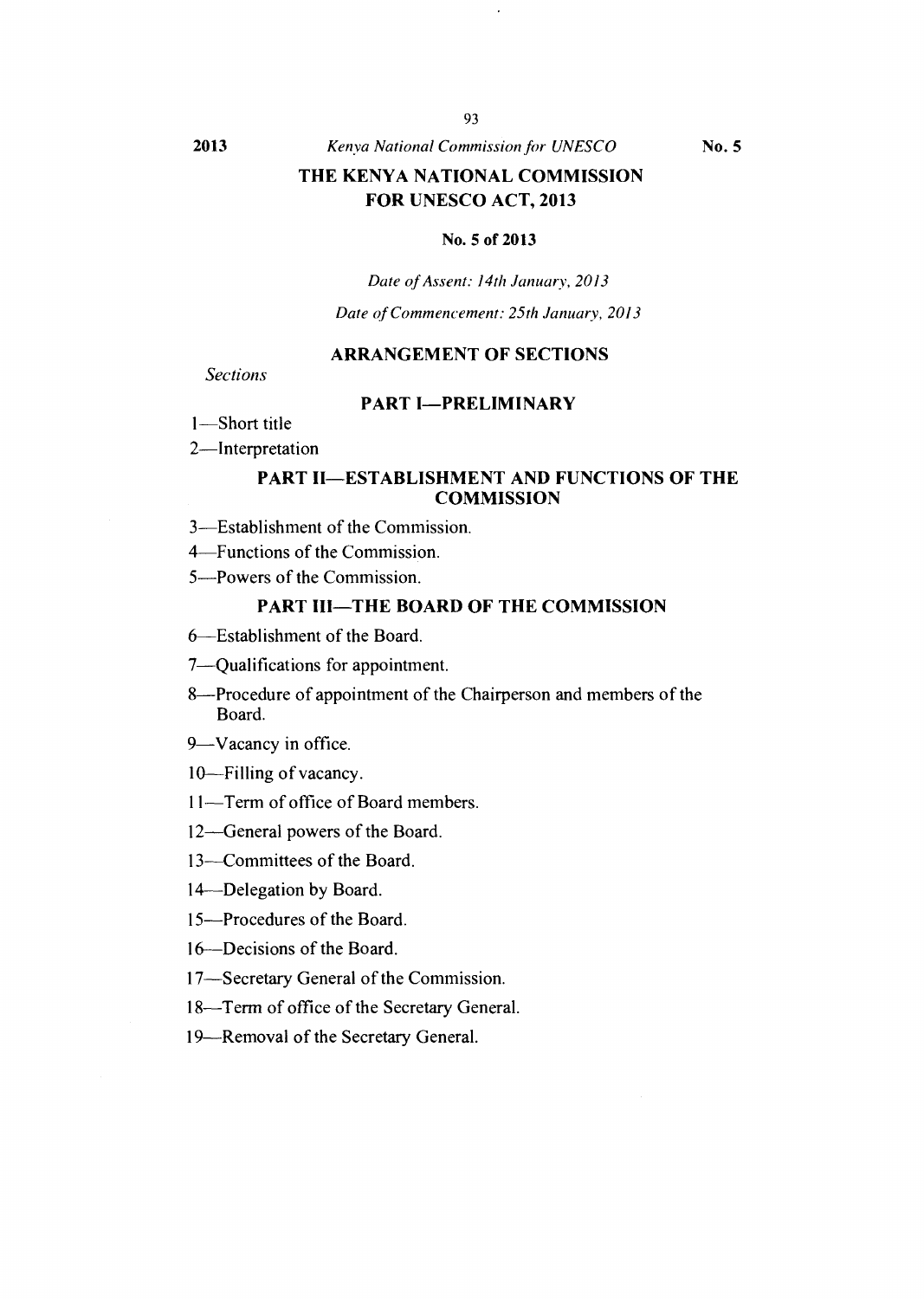# **PART IV—SECRETARIAT AND STAFF OF THE COMMISSION**

- 20—Secretariat of the Commission.
- 21—Deputy Secretary General.
- 22—Other staff of the Commission.
- 23—Consultants.
- 24—Remuneration of Consultants.
- 25—Establishment of Kenya's Permanent Delegation to UNESCO.
- 26—Head of Permanent Delegation to UNESCO.
- 27—Appointment of staff to the Kenya UNESCO office.
- 28—Establishment of Kenya Paris and Commonwealth London Offices.
- 29—Heads of Kenya Paris and Commonwealth London offices.
- 30—Staff of the Kenya Paris and Commonwealth London Offices.

# **PART V—COMMISSION PROGRAMMES AND EXPERT COMMITTEES**

- 31—Constitution of Commission programmes and Expert Committees.
- 32—Composition and Functions of the Education Committee.
- 33—Composition and Functions of Natural Science Committee.
- 34 Composition and Functions of Social and Human Science Committee
- 35—Composition and Functions of Culture Committee.
- 36—Composition and Functions of Communication and Information Committee.
- 37—Remuneration of Programme and Expert Committee members

# **PART VI—FINANCIAL PROVISIONS**

- 38—Funds of the Commission.
- 39—Financial year.
- 40—Annual estimates.
- 41—Books of accounts and audit.

# **PART VII—GENERAL PROVISIONS**

- 42—Common seal.
- 43—Remuneration.
- 44—Appointment of staff.
- 45—Protection from personal liability.
- 46—Regulations.

#### **PART VIII—TRANSITIONAL PROVISIONS**

47—Transfer of assets and staff.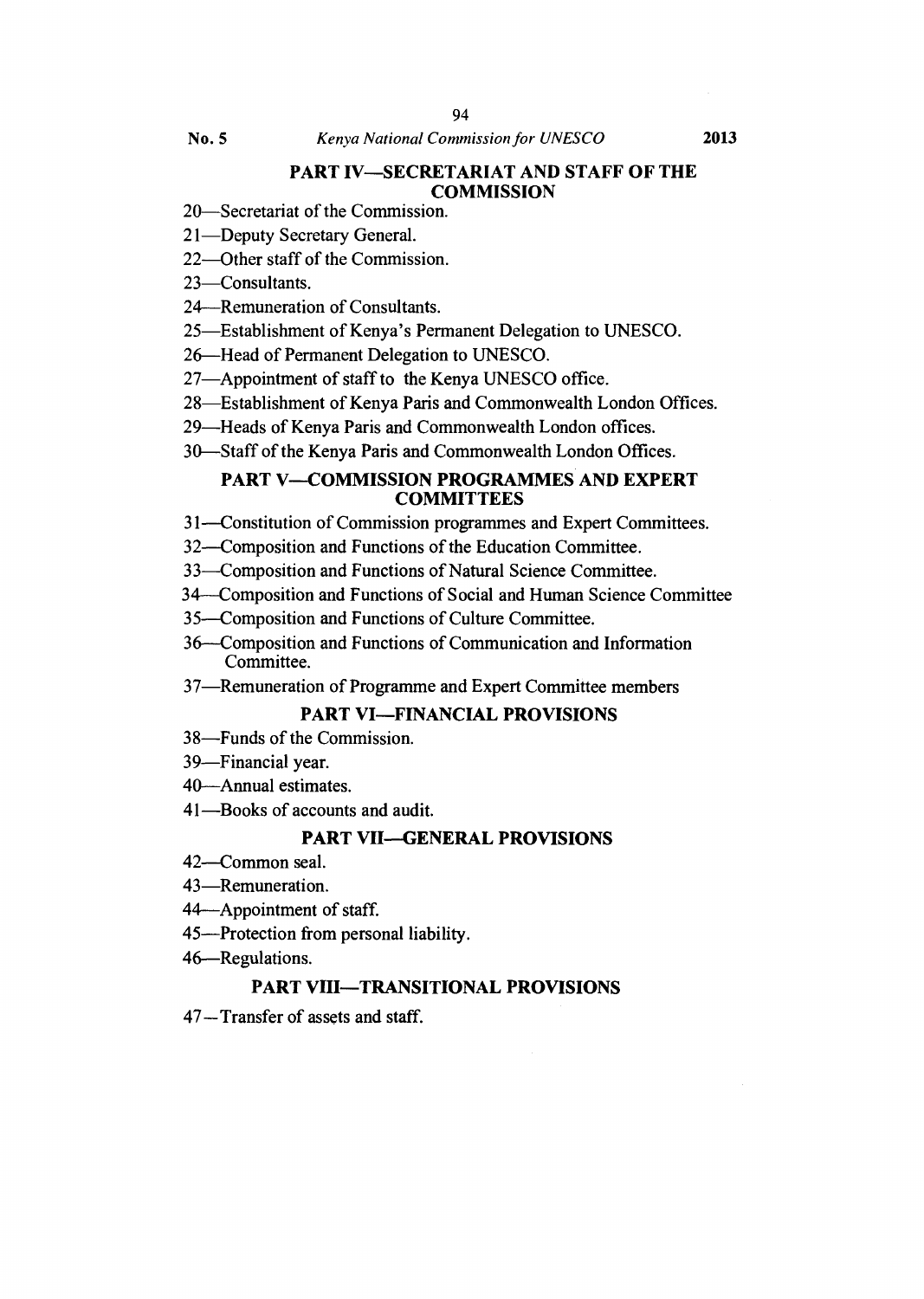# **AN ACT of Parliament to establish the Kenya National Commission for UNESCO and for connected purposes**

**ENACTED** by the Parliament of Kenya, as follows—

#### **PART I—PRELIMINARY**

Short title. **1.** This Act may be cited as the Kenya National Commission for UNESCO Act, 2013.

Interpretation. **2. (1)** In this Act, unless the context otherwise requires—

> "Board" means the Board of the Commission established under section 6;

> "Cabinet Secretary" means the Cabinet Secretary for the time being responsible for matters relating to education and training;

> "Commission" means the Kenya National Commission for UNESCO established under section 3.

> "Expert" means a professional with specialised competence in any one of the areas of UNESCO programmes.

> "member" means a member of the Board of the Commission;

> "Programme" means an area of competence of UNESCO;

> > "staff' means the staff of the Commission;

"Secretary General" means the Secretary General of the Kenya National Commission for UNESCO appointed under section 17

"UNESCO" means United Nations Educational Scientific and Cultural Organisation.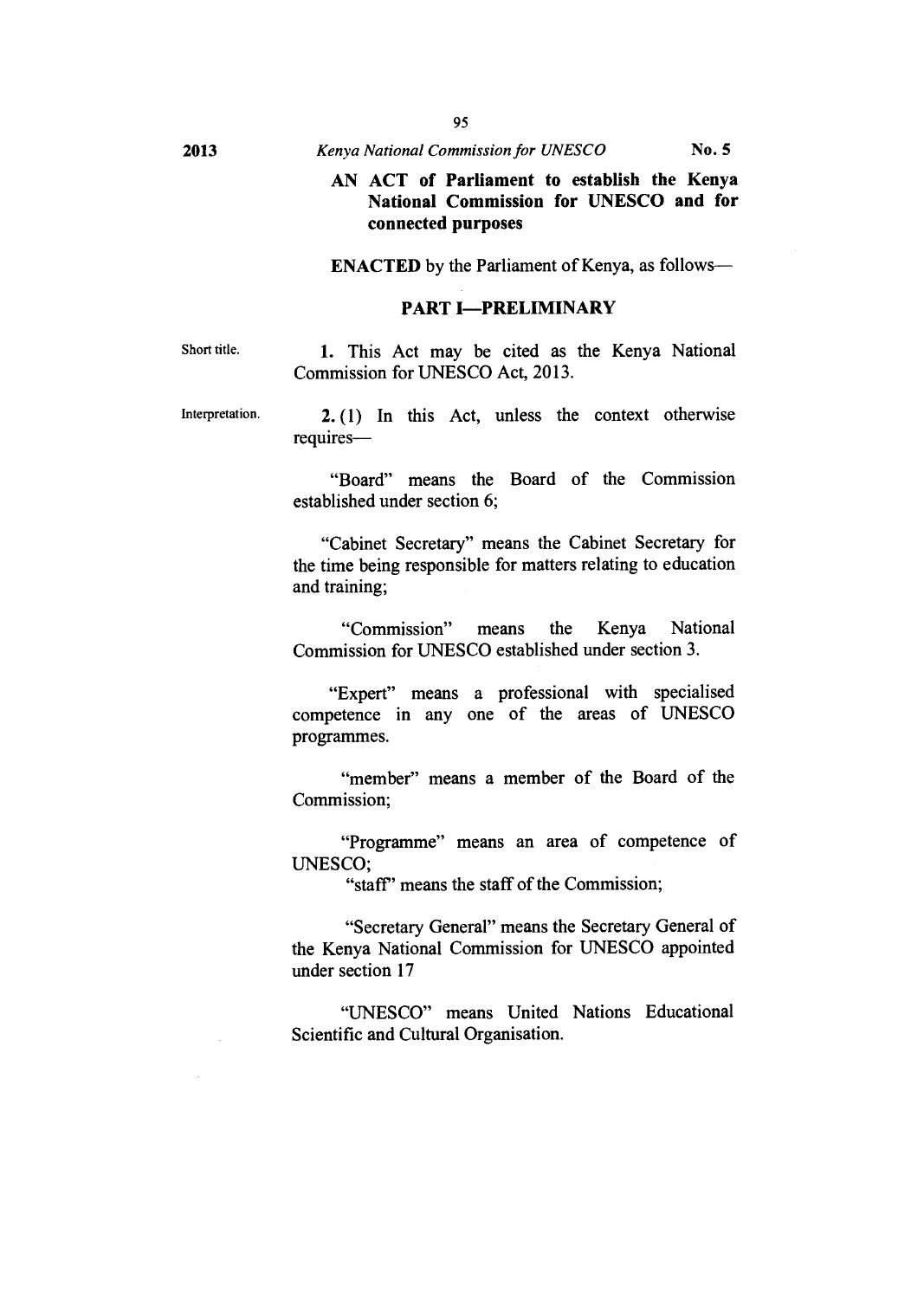**(2)** Despite subsection (1), until after the first election under the Constitution, reference in this Act to the expression "Cabinet Secretary" shall be construed to mean "Minister"

# **PART II—ESTABLISHMENT AND FUNCTIONS OF THE COMMISSION**

Establishment of the Commission. **3.** (1) There is established a Commission to be known as the Kenya National Commission for UNESCO.

> (2) The Commission shall be a body corporate with perpetual succession and a common seal, and shall in its corporate name, be capable of—

- (a) suing and being sued;
- (b) taking, purchasing or otherwise acquiring, borrowing, holding, charging or disposing of movable and immovable property; and
- (c) doing or performing all such other things or acts necessary for the proper performance of its functions which may lawfully be done by a body corporate.

(3) The Commission shall be the successor of the Department of the Kenya National Commission for UNESCO existing under the Ministry of Education immediately before the commencement of this Act,

(4) The headquarters of the Commission shall be in Nairobi.

Functions of the Commission.

**4.** The functions of the Commission shall be to—

(a) ensure permanent presence of UNESCO in Kenya;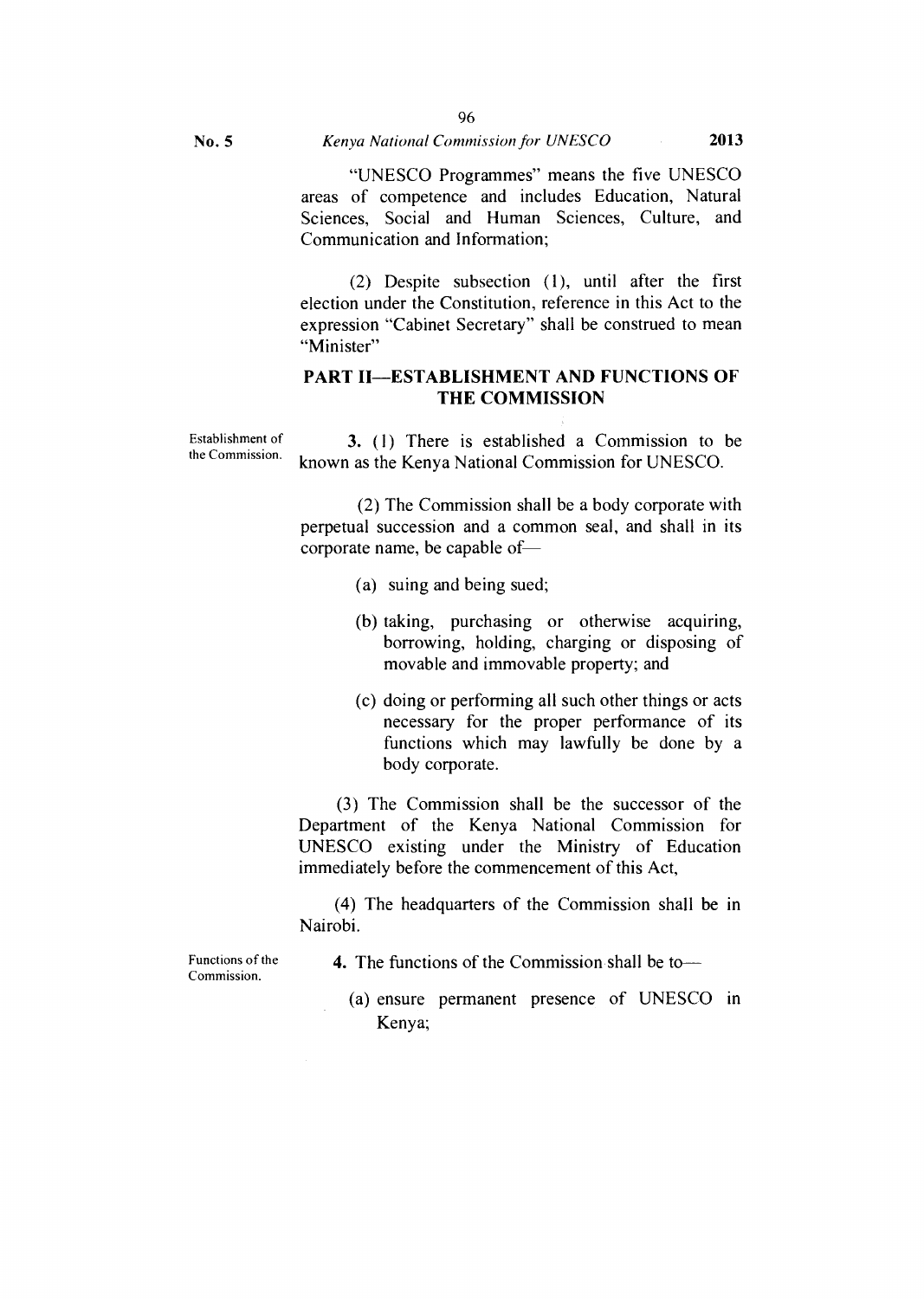- (b) involve in UNESCO's activities the relevant line ministries, departments, agencies, organizations and individuals dealing in UNESCO's areas of competence;
- (c) implement UNESCO activities and budgeted programs;
- (d) disseminate information and innovations on the activities of UNESCO;
- (e) foster liaison between UNESCO and State agencies and organs concerned with Education, Science, Culture, Communication and Information;
- (f) collaborate with other national commissions in UNESCO member states, UNESCO headquarters and field offices;
- (g) coordinate participation in international meetings on education, science, culture, and communication and information;
- (h) disseminate information on UNESCO prizes and awards to potential candidates and ensure their participation;
- (i) disseminate information on UNESCO fellowships and study grants to potential applicants and facilitate their participation;
- (j) co-ordinate ratification of UNESCO related conventions and protocols;
- (k) coordinate capacity building in education, science, culture and communication;
- (1) participate in the formulation of UNESCO's programmes and activities;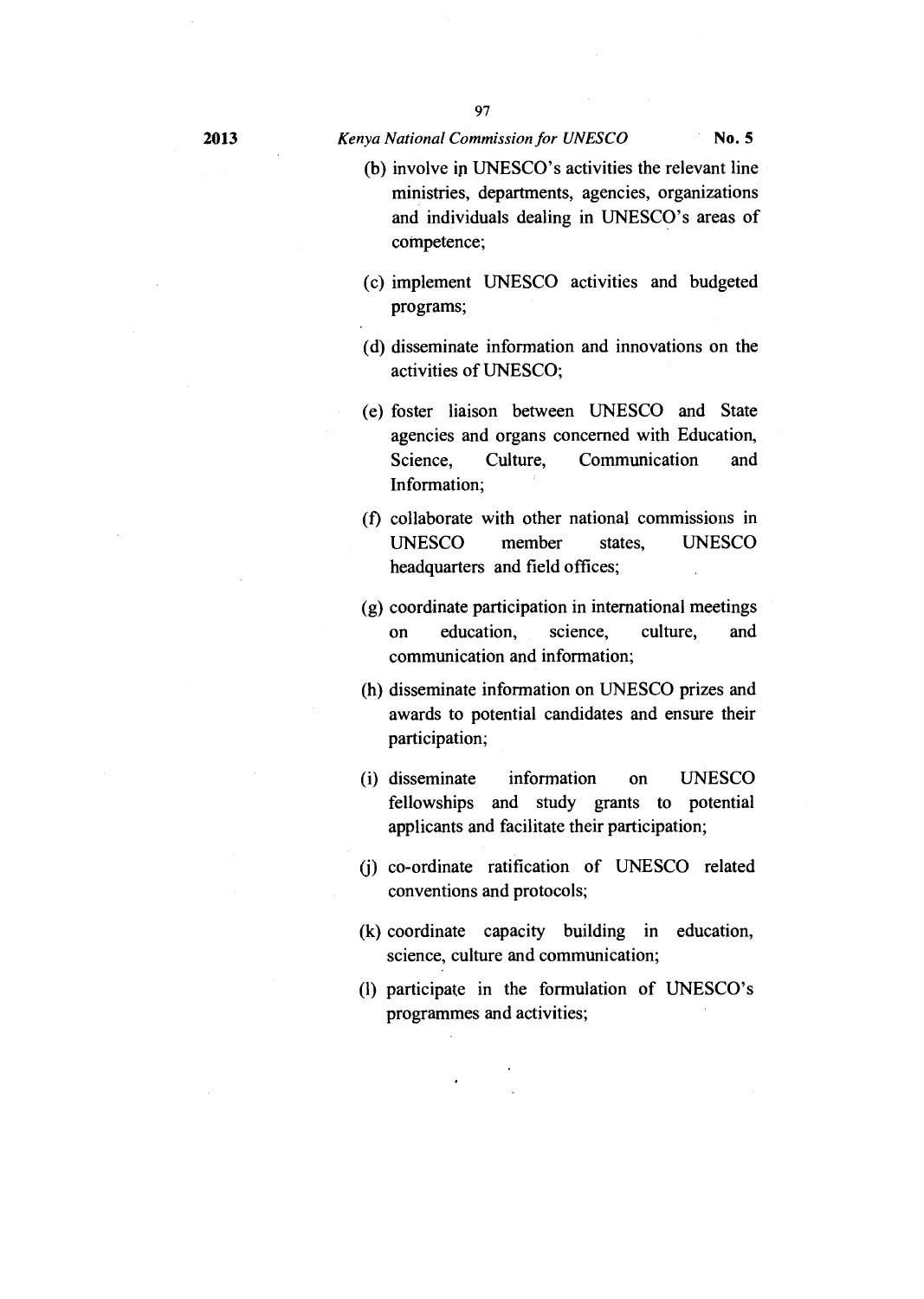- (m) participate in mobilization of resources for implementation of UNESCO programmes and activities; and
- (n) provide expert advisory service to the government in education, science, culture, and communication and information.

Powers of the Commission.

**5.** (1) The Commission shall have all powers generally for the performance of its functions under this Act and any other written law.

(2) Without prejudice to the generality of subsection (1), the Commission shall have the power to—

- (a) receive, keep custody and disseminate intellectual information in UNESCO areas of competence;
- (b) disseminate information on and recommend candidates for UNESCO prizes, awards; fellowships and study grants;
- (c) recommend experts to participate in various international forums;
- (d) enter into arrangements with institutions; professional organizations; and individuals dealing in UNESCO areas of competence within or outside Kenya; and
- (e) mobilize and receive funds for programmes implementation.

# **PART III—THE BOARD OF THE COMMISSION**

Establishment of the Board.

**6.** (1) There shall be a Board of the Commission which shall consist of—

> $\langle \cdot \rangle$  a chairperson who shall be appointed by the President;

> (b) the Principal Secretary responsible for education and training;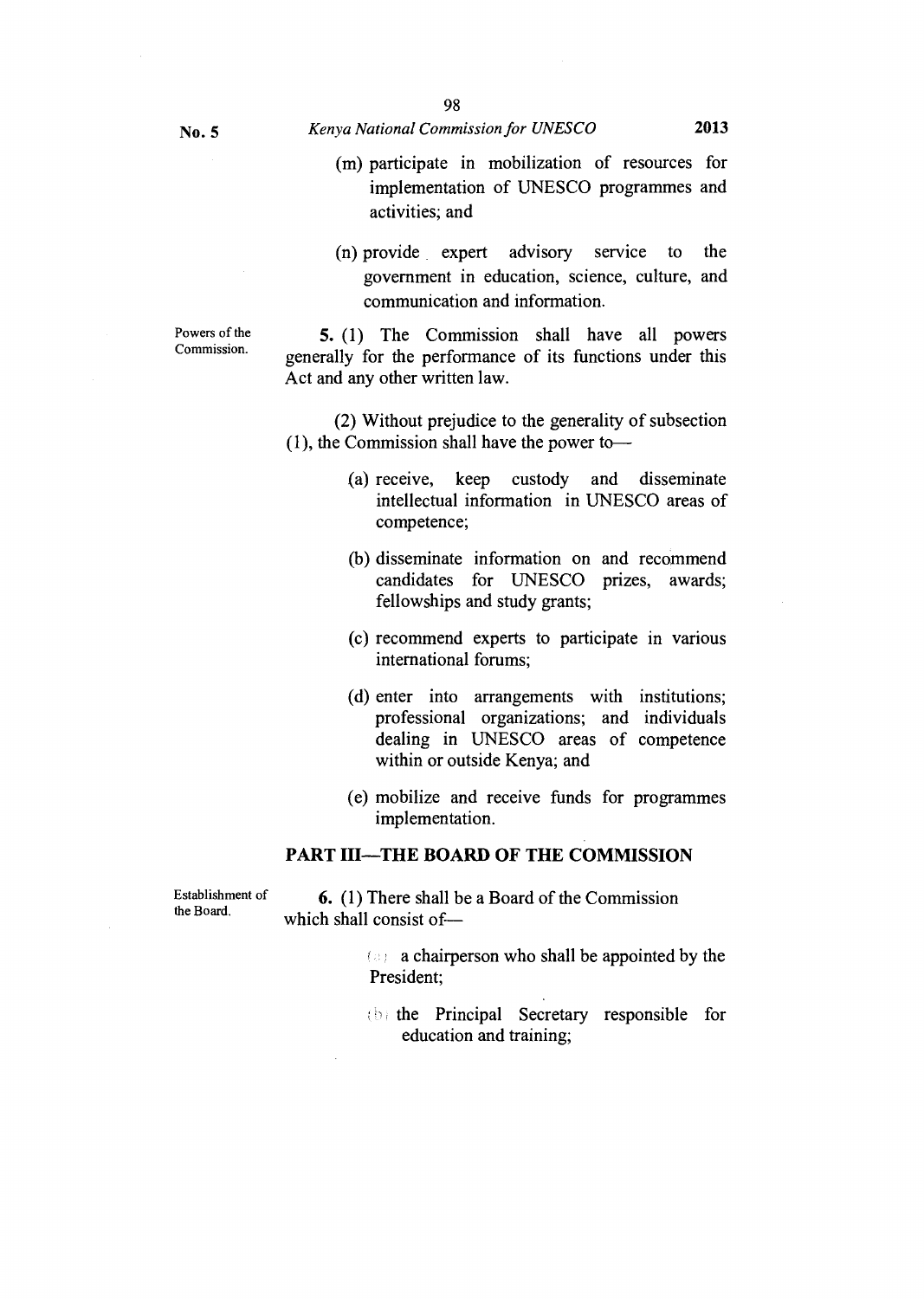- (c) the Principal Secretary responsible for culture;
- (d) the Principal Secretary responsible for gender, youth, children and social development;
- (e) the Principal Secretary responsible for information and technology
- (f) the Principal Secretary to the Treasury;
- (g) three members comprising representatives of the organizations specified in the First Schedule and appointed by the Cabinet Secretary from amongst three persons nominated by the organizations.

(2) The membership of the Board shall be such as to ensure that not more than two thirds will be of the same gender and reflects the regional and ethnic diversity of the people of Kenya.

(3) The Secretary General of the Commission shall be the Secretary to the Board.

(4) The members referred to in subsection (1) (b), (c),  $(d)$ ,  $(e)$  and  $(f)$  may, in writing, designate a senior officer, not below the level of a Deputy Secretary, to represent them in the Board.

Qualifications for appointment.

**7. (1)** A person shall be qualified for appointment as the chairperson or member of the Board if the person-

- (a) in the case of the chairperson, holds a masters degree from a recognized university and at least ten years experience in matters related to education, science, culture, or Communication and information; and
- (b) in the case of a member, except a member referred to under section  $6(2)$  (b), (c), (d), (e) and (f) holds a degree from a university recognized in Kenya.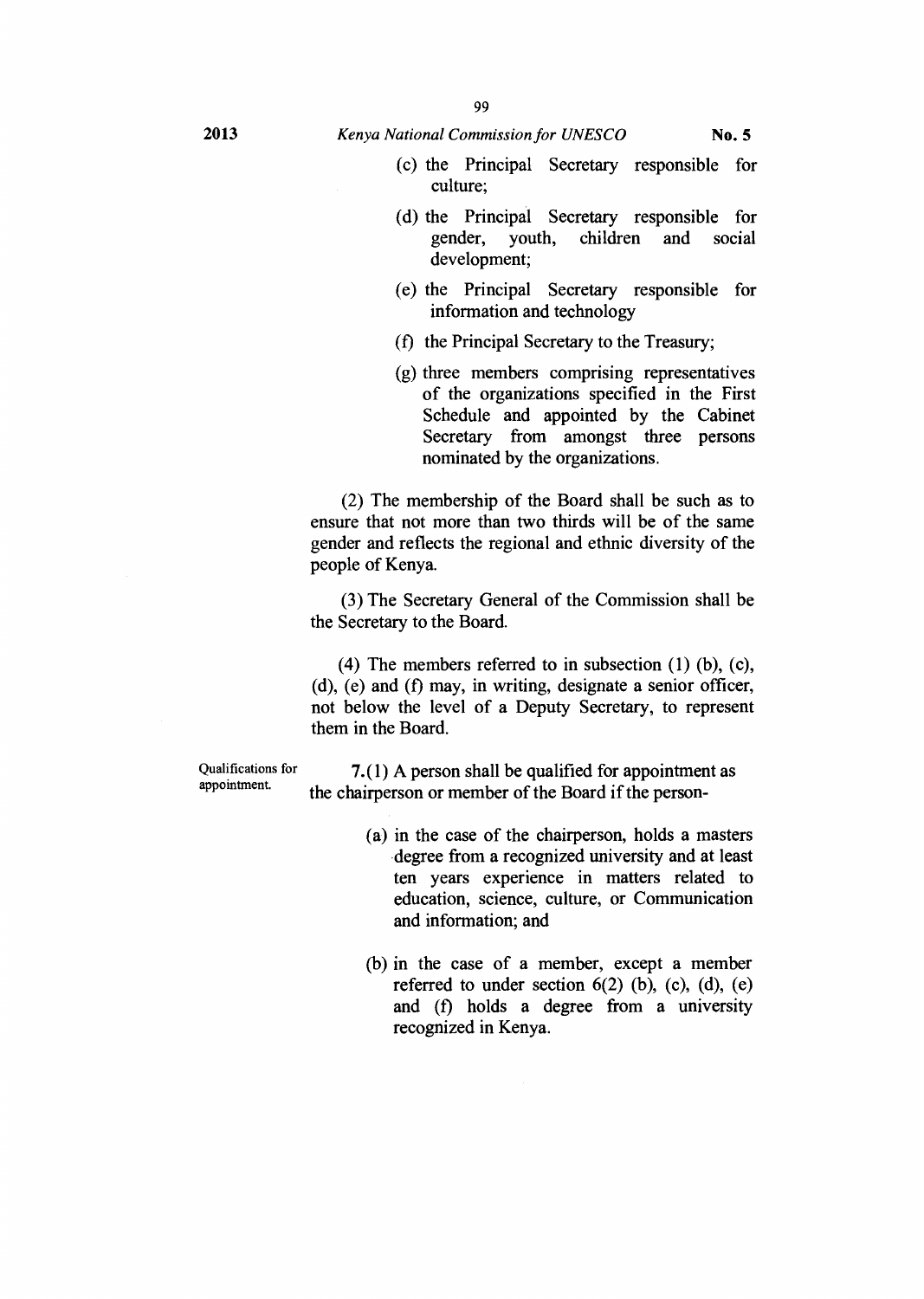(2) In addition to the qualifications specified under subsection (1) a member of the Board specified under section  $6(2)(g)$  shall have experience of at least ten years in matters relating to any of the following fields—

- (a) education;
- (b) science, technology and innovation;
- (c) economics or finance;
- (d) culture;
- (e) communication and information;
- $(f)$  law;
- (g) public administration; or
- (h) any other relevant field.

(3) A person is disqualified from being appointed as member of the Board if the person—

- (a) is a State officer;
- (b) is declared to be of unsound mind;
- (c) is undischarged bankrupt; or
- (d) has been found in accordance with any law to have misused or abused a public office or in any way to have contravened Chapter Six of the Constitution.

Procedure of appointment of the members of the Board.

appomment of the chairperson of the Board, the Cabinet Secretary shall, **8.** (1) Whenever a vacancy occurs in the office of the within fourteen days of notification of the vacancy, convene a selection panel for purpose of selecting a suitable person for appointment as chairperson of the Board.

> (2) The Cabinet Secretary shall forward the names of three persons to the President for the appointment of one person to be the chairperson of the Board.

Vacancy in office. **9. ( 1)** The office of a member of the Board, other than an *ex officio* member, shall become vacant—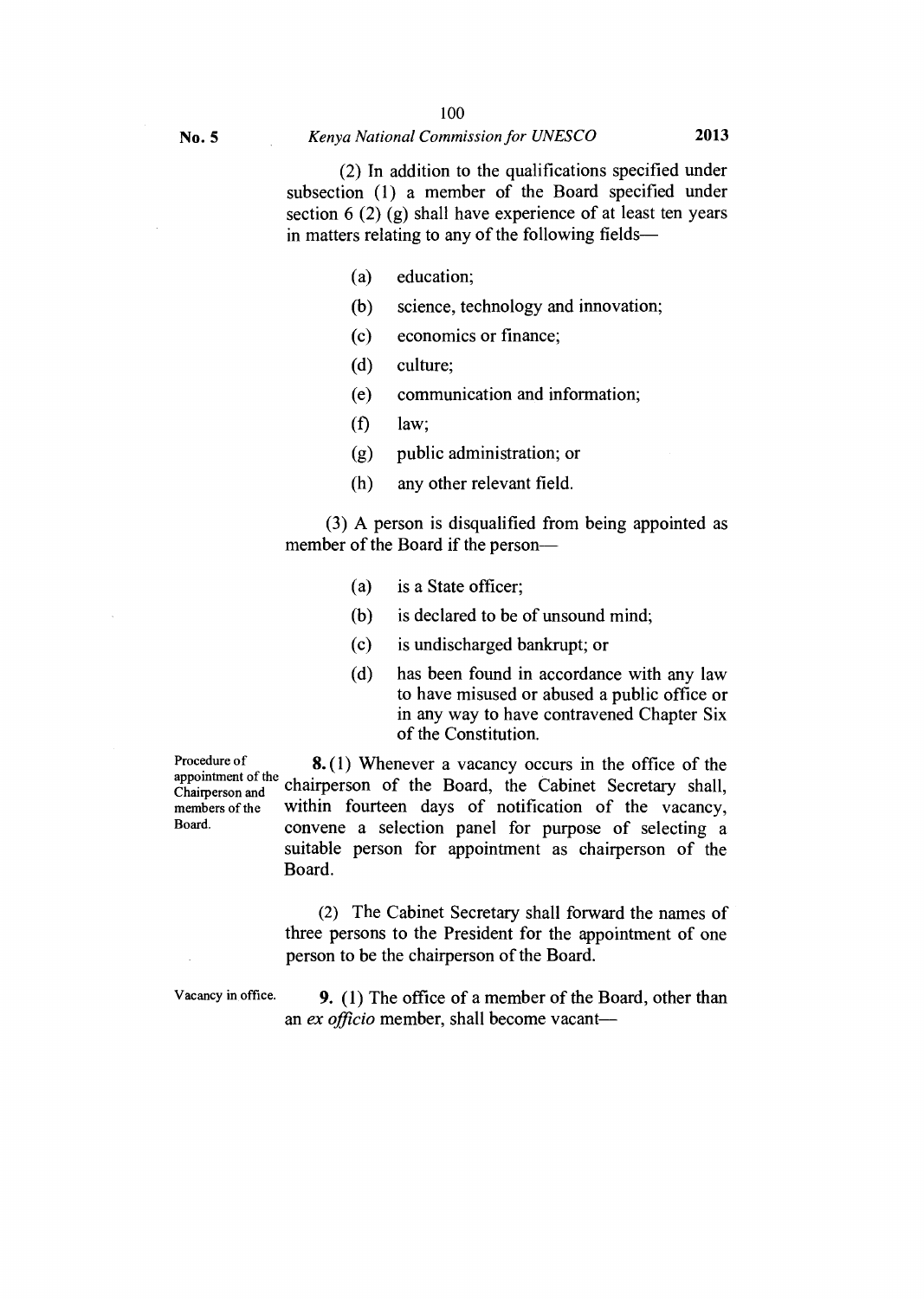- (a) if the member resigns by giving notice in writing, in the case of the chairperson, to the President, and in the case of any other member, to the Cabinet Secretary, which notice shall take effect on the date specified therein, and, where no date is specified, on the date of receipt of the notice by the President or the Cabinet Secretary;
- (b) if the appointment is revoked by the President or Cabinet Secretary;
- (c) if the member—
	- (i) is adjudged bankrupt or enters into a scheme of arrangement for the benefit of his or her creditors;
	- (ii) is convicted of an offence by a court of competent jurisdiction and sentenced to imprisonment for a period exceeding six months without the option of a fine.
	- (iii) is incapacitated by reason of infirmity of body or mind;
	- (iv) is absent from three consecutive meetings of the Board without the leave of the chairperson;
	- (v) is otherwise unable or unfit to discharge the functions of the Board; **Or**

l.

(vi) dies.

(2) If the office of the chairperson or a member of the Board becomes vacant under this section, the President or the Cabinet Secretary, as the case may be, may appoint another person as a replacement of the person vacating office following the procedures specified in section 8.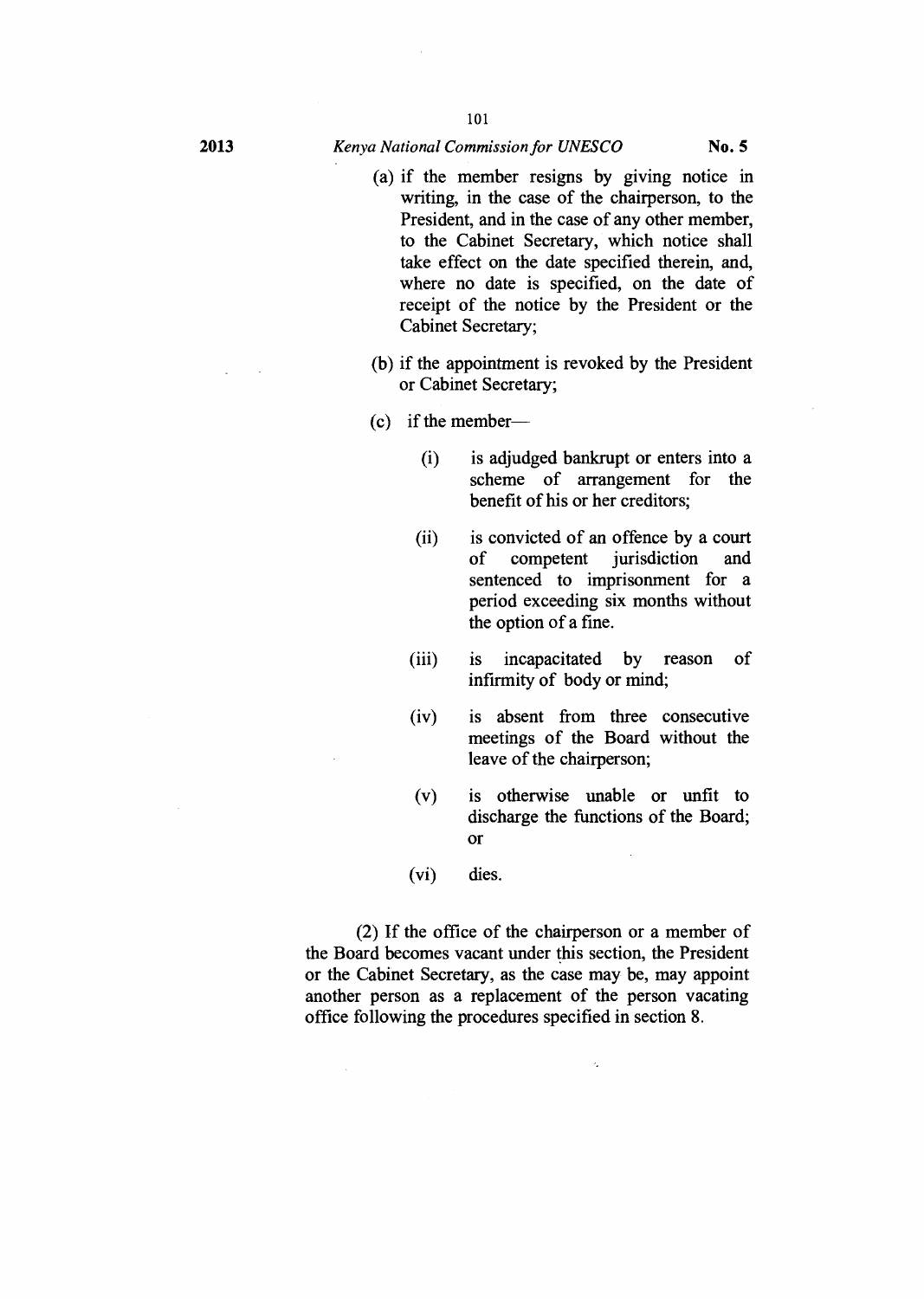- Filling of vacancy. **10.** In case of a vacancy in the office of the chairperson or a member of the Board, the Cabinet Secretary shall—
	- (a) in the case of the chairperson, forward three names of persons qualified for appointment to the President ;and
	- (b) in the case of a member, appoint a replacement within thirty days.

Term of office of Board members.

11. Subject to the provisions of this Act, the chairperson and members of the Board shall hold office for a term of four years and shall be eligible for reappointment for one further and final term.

General powers of **12.** The Board shall have all the powers necessary for the Board. the proper performance of its functions under this Act, and in particular, but without prejudice to the generality of the foregoing, the Board shall have power to—

- (a) manage, supervise and administer the assets of the Commission in such a manner as best promotes the purpose for which the Commission is established;
- (b) determine the provisions to be made for capital, recurrent expenditure and for reserves of the Commission;
- (c) receive any grants, gifts, donations or endowments on behalf of the Commission and make legitimate disbursements therefrom;
- (d) enter into association with such other bodies or organizations within or outside Kenya as the Board may consider desirable or appropriate and in furtherance of the purpose for which the Commission is established;
- (e) open a banking account or bank accounts for the funds of the Commission;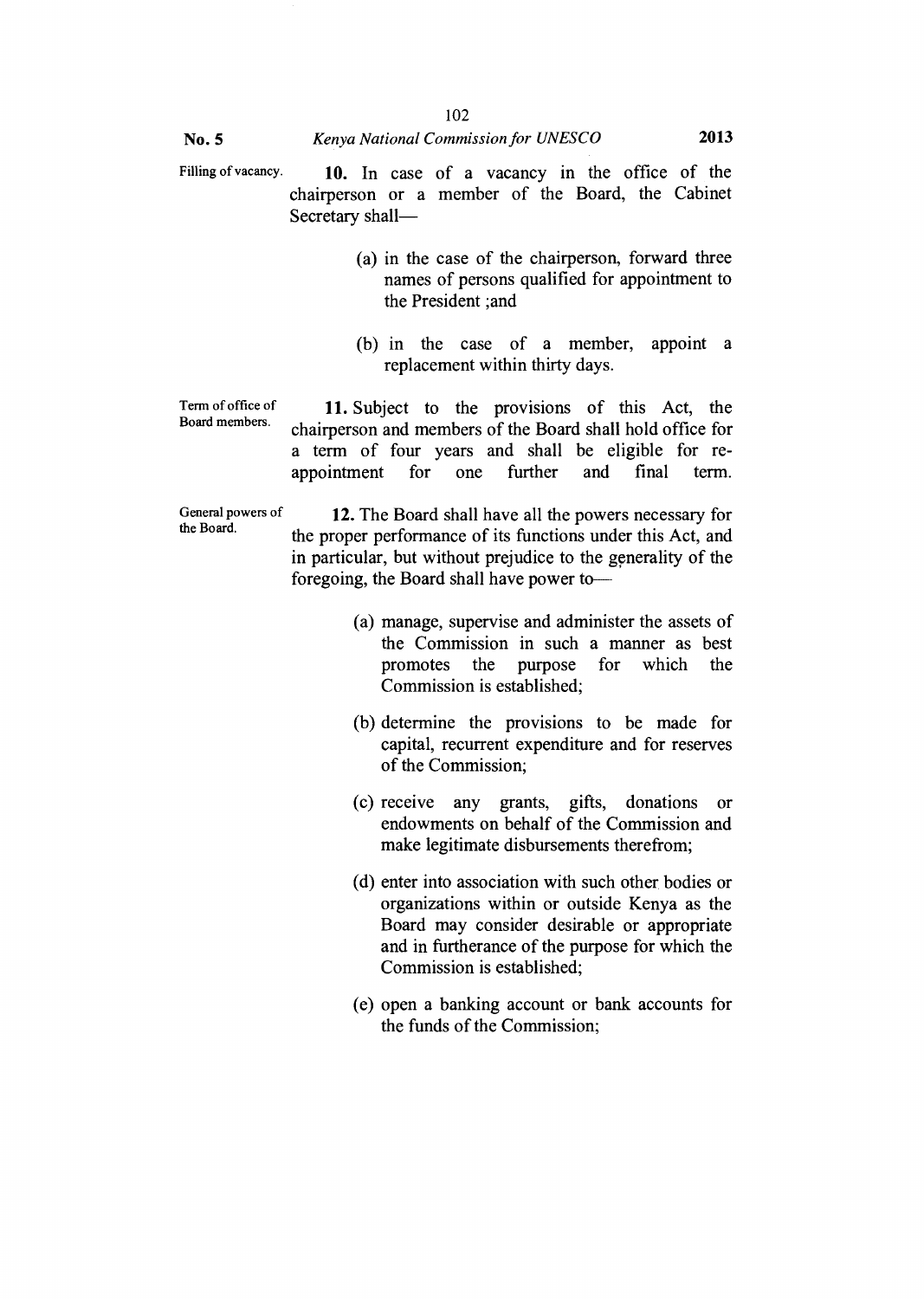- (f) constitute working committees for the purpose of the performance of the functions of the Commission; and
- (g) approve all project proposals developed by the Commission.

Committees of

 $B<sub>board</sub>$  13. (1) The Commission may appoint committees of the Board—

- (a) to inquire into and advise the Board on any matter concerning the functions of the Commission, as the Board may from time to time refer to the committee; and
- (b) to exercise the powers or perform functions of the Commission, as the Board may delegate or refer to the committee.

(2) A committee appointed under subsection (1) shall consist of a chairperson and other persons, whether members of the Board or not, as the Board may determine.

(3) The Board may require a committee appointed under this section to act jointly or in co-operation with any other committee of the Commission.

Delegation by Board.

14. The Board may, by resolution either generally or in any particular case delegate to any committee of the Board or to any member, officer, employee or agent of the Commission, the exercise of any of the powers or the performance of any of its functions or duties.

Procedures of the Board.

15. (1) The business and affairs of the Board shall be conducted in accordance with the Second Schedule.

(2) Except as provided in the Second Schedule, the Board may regulate its own procedure.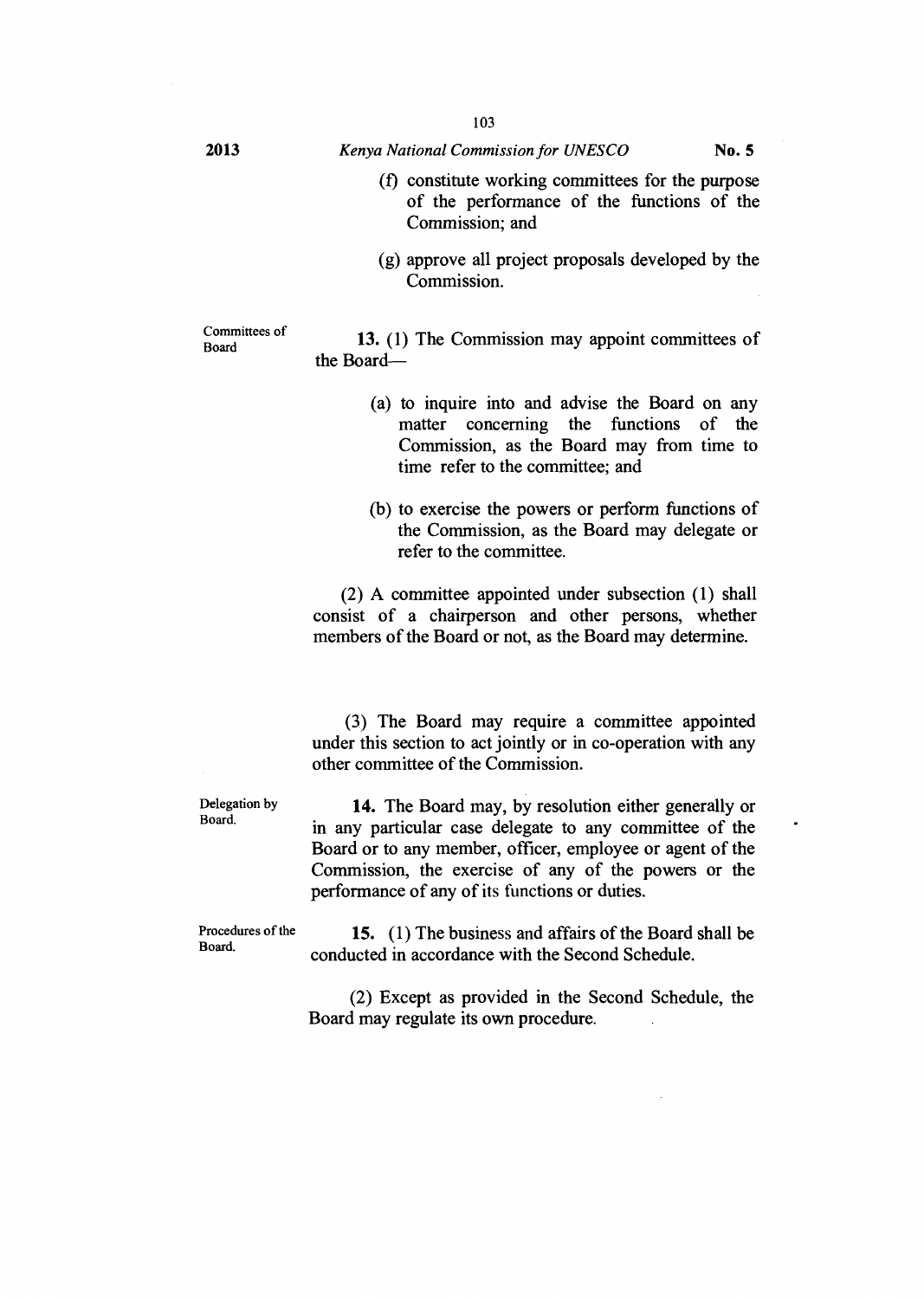Decisions of the Board **16.** Unless a unanimous decision is reached, a decision on any matter before the Board shall be by a majority of the votes of the members present and voting, and in the case of an equality of votes, the chairperson or the person presiding shall have a casting vote.

104

Secretary General **17. (1)** There shall be a Secretary General of the of the Commission. Commission who shall be appointed by the Cabinet Secretary in consultation with the Board and on terms and conditions specified in the instrument of appointment.

> (2) A person shall be qualified for appointment as a Secretary General to the Commission if the person—

- (a) is a citizen of Kenya;
- (b) holds at least a masters degree from a university recognized in Kenya in UNESCO's areas of competence or related field;
- (c) has at least ten years experience at management level; and
- (d) meets the requirements of Chapter Six of the Constitution.

(3) The Secretary General shall be the Chief Executive Officer of the Commission and Secretary to the Board and shall be responsible to the Board for the day-today management of the affairs of the Commission including—

- (a) the day-to-day operations of the Commission;
- (b) the management of the funds of the Commission;
- (c) the administration and management of the property of the Commission; and
- (d) the supervision and control of the officers and other staff of the Commission.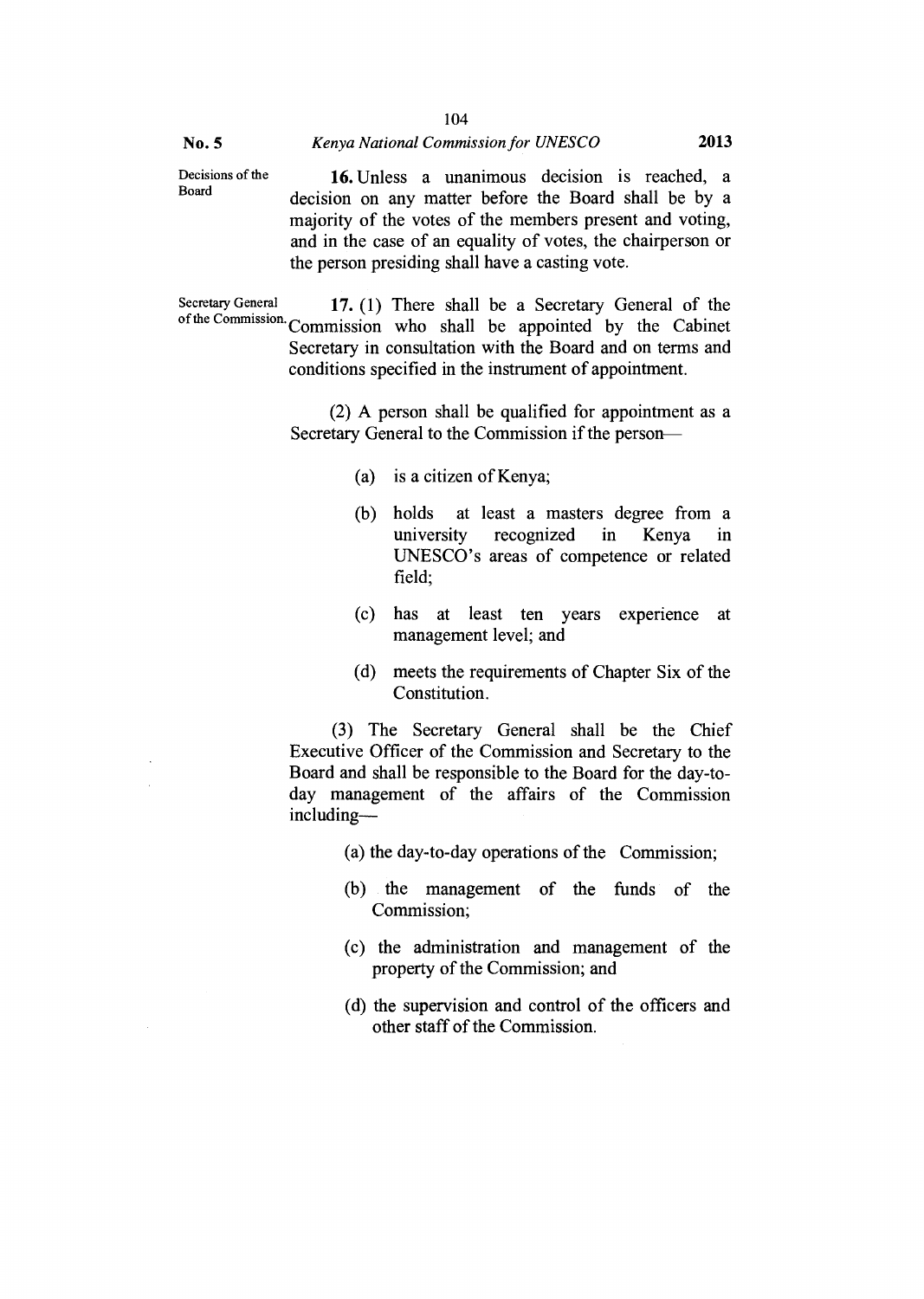Term of office of the Secretary General.

**18.** Subject to the provisions of this Act, the Secretary General shall hold office for a term of five years and shall be eligible for re-appointment for further terms as may be determined by the Board.

Removal of **19.** (1) The Secretary General may be removed from Secretary General. of fixes by the Cehinet Secretary upon recommendation of office by the Cabinet Secretary upon recommendation of the Board in accordance with the terms and conditions of service for—

- (a) inability to perform the functions of the office arising out of physical or mental incapacity;
- (b) gross misconduct or misbehaviour;
- (c) incompetence or neglect of duty;
- (d) violation of the Constitution; or
- (e) any other ground that would justify removal from office under the terms and conditions of service.

(2) The Secretary General shall before being removed under subsection (1), be given—

- (a) not less than thirty days' notice of the allegations made against her or him; and
- (b) an opportunity to present a defence against the allegations raised.

# **PART IV—SECRETARIAT AND STAFF OF THE COMMISSION**

Secretariat of the Commission.

**20.** The Commission shall have a secretariat which shall be responsible for the day -to -day, operations of the Commission and implementing the decisions of the Commission.

Deputy Secretary General.

**21.** (1) There shall be two Deputy Secretary Generals to the Commission who shall be appointed by the Cabinet Secretary in consultation with the Board, on terms and conditions specified in the instrument of appointment.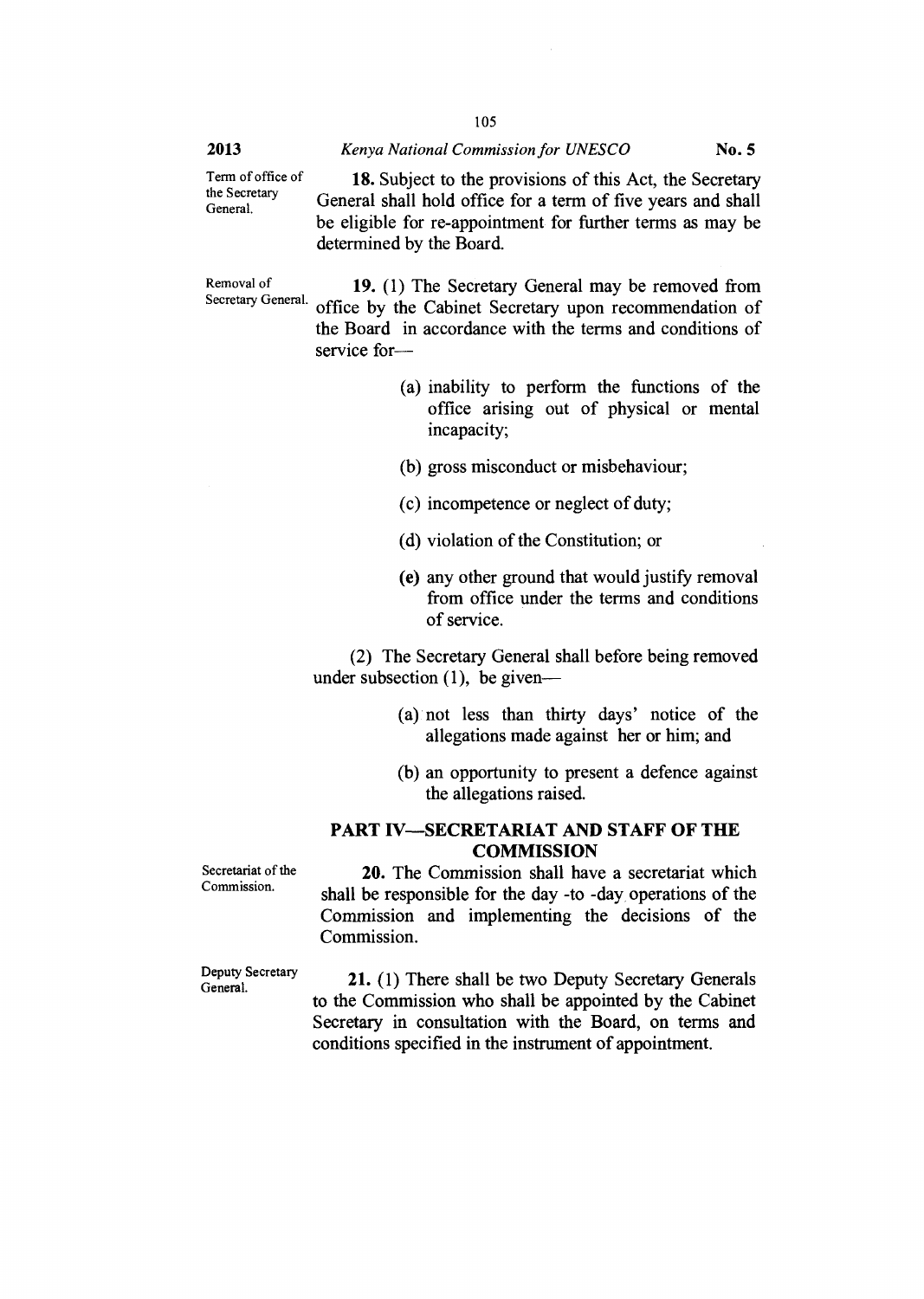Commission.

#### No. 5 *Kenya National Commission for UNESCO* 2013

(2) A Deputy Secretary General shall, in the performance of his or her duties, be responsible to the Secretary General.

Other Staff of the 22.(l) The Board may, on the advice of the Secretary General, recruit other staff of the Commission through a competitive, fair and open process as may be necessary for the proper and efficient performance of the functions of the Commission.

> (2) The staff appointed under this section shall hold office on such terms and conditions as may be determined by the Board and specified in their instruments of appointment.

> (3) The Board shall regulate the manner of appointment, terms and conditions of service and the discipline of the staff appointed under this section.

Consultants.

23. The Commission may, with the approval of the Cabinet secretary, engage on contract, person who may be necessary for the purposes of carrying out specialized work for the Commission.

Remuneration of Consultants.

24. There shall be paid to the consultants appointed to the Commission under section 23, such fees and allowances as the Board shall determine.

Establishment of Kenya Permanent Delegation to UNESCO.

25.(1) There is established an office to be known as Kenya Permanent Delegation to UNESCO in this Act referred to as Kenya UNESCO Office.

(2) The Kenya UNESCO office shall be the Permanent Delegation for the representation of Kenya at the UNESCO headquarters and shall liaise with the Kenya National Commission for UNESCO.

Head of Permanent Delegation to UNESCO.

26. The Kenya UNESCO Office shall be headed by an Ambassador appointed by the President on the recommendations of the Cabinet Secretary.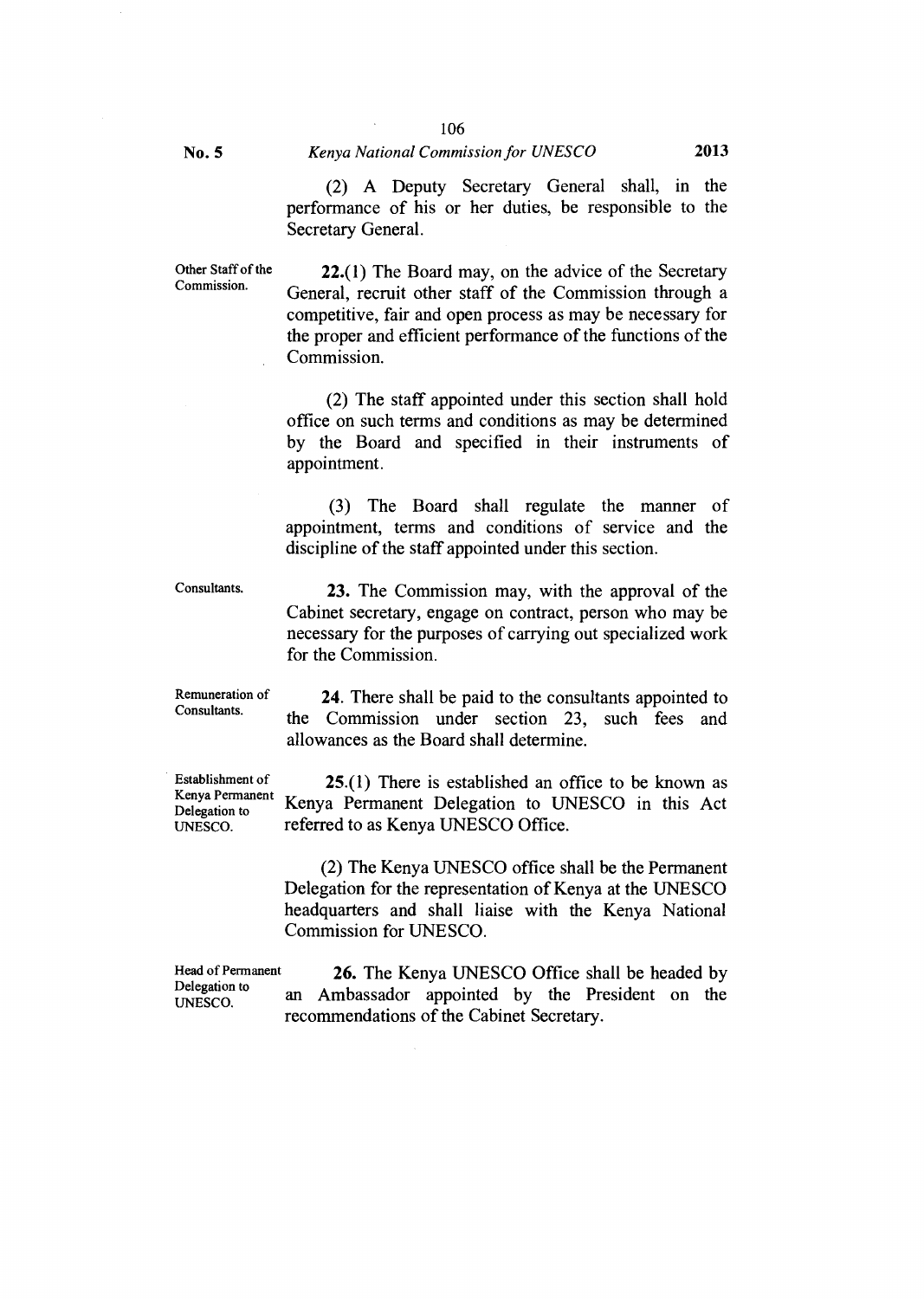Appointment of staff to the Kenya UNESCO Office.

27. The Cabinet Secretary shall in consultation with the Board, appoint qualified persons as staff to the Kenya UNESCO Office as may be necessary for the proper and efficient discharge of the functions of the Commission under this Act.

Establishment of Kenya Paris and Commonwealth London Office.

 $\mathbf{r}$ 

28.There is established offices known as Kenya Commonwealth London Office and Kenya Paris Office in this Act referred to as Kenya Commonwealth Office and Kenya Paris Office respectively which offices shall—

- (a) coordinate Commonwealth education matters; and
- (b) provide linkages with international agencies dealing with education.

Head of Kenya Paris and Commonwealth London Office.

29. The Kenya Paris and Kenya Commonwealth Offices shall each be headed by a senior officer from the Ministry of Education appointed by the Cabinet Secretary r upon recommendations by the Board.

Staff of the Kenya Paris and Commonwealth London Office.

Constitution of Commission

Expert

30. The Cabinet Secretary shall in consultation with the Board, appoint staff to the offices of Kenya Paris and Kenya Commonwealth Office as may be necessary for the proper and efficient discharge of the functions of the Commission under this Act.

# **PART V—COMMISSION PROGRAMMES AND EXPERT COMMITTEES**

**31.** (1) The Board shall constitute the following Committees—

- Programmes and Committees.
- (a) education;
- (b) natural science;
- (c) social and human science;
- (d) culture;
- (e) communication and information; and
- (f) such other committees as it may consider appropriate for the performance of its functions.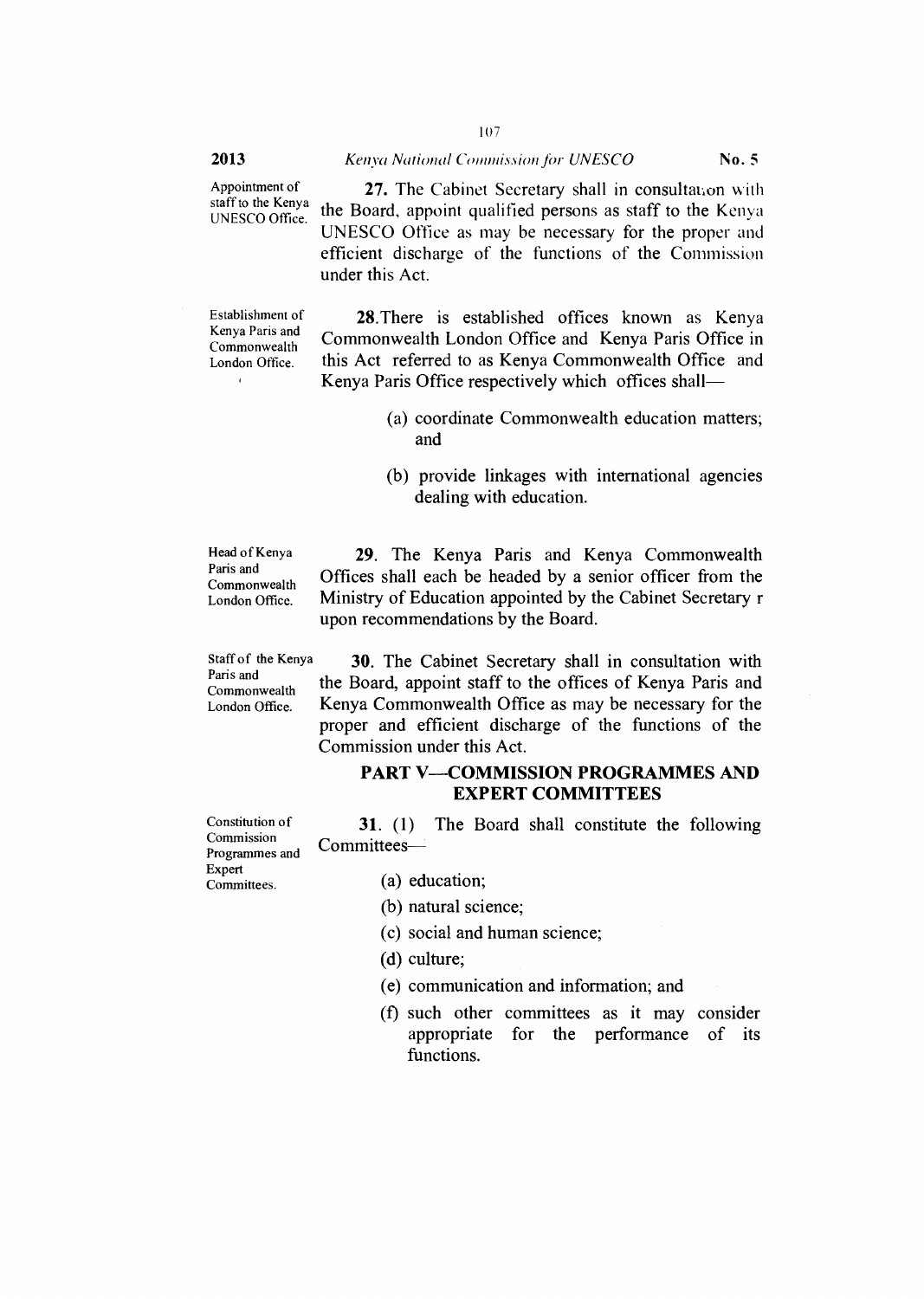(2) Each of the Committees specified in sub section (1) shall have a programme officer who shall be the secretary to the Committee and the expert committee established under section 31.

Composition and functions of the Education Committee.

**32.** (1) The Education Committee shall consist of not fewer than thirteen and not more than nineteen members appointed by the Board.

(2) The Director General responsible for education will be the Chairperson of the Education Committee.

(3) The members of the Education Committee referred to in subsection (1) shall include representatives from—

- (a) the ministry responsible for education and training;
- (b) the Teachers Service Commission;
- (c) the Kenya Institute of Curriculum Development;
- (d) an institution mandated by law to train teachers for special needs education;
- (e) the schools of Education in a public and a private university respectively;
- (f) the Commission for Higher Education;
- (g) Kenya Education Management Institute;
- (h) Kenya National Examinations Council;
- (i) Directorate of Basic Education;
- (j) Directorate of Adult and Continuing Education;
- (k) Directorate of Quality Assurance;
- (1) Not more than four co-opted members from Government ministries that deal with education and training.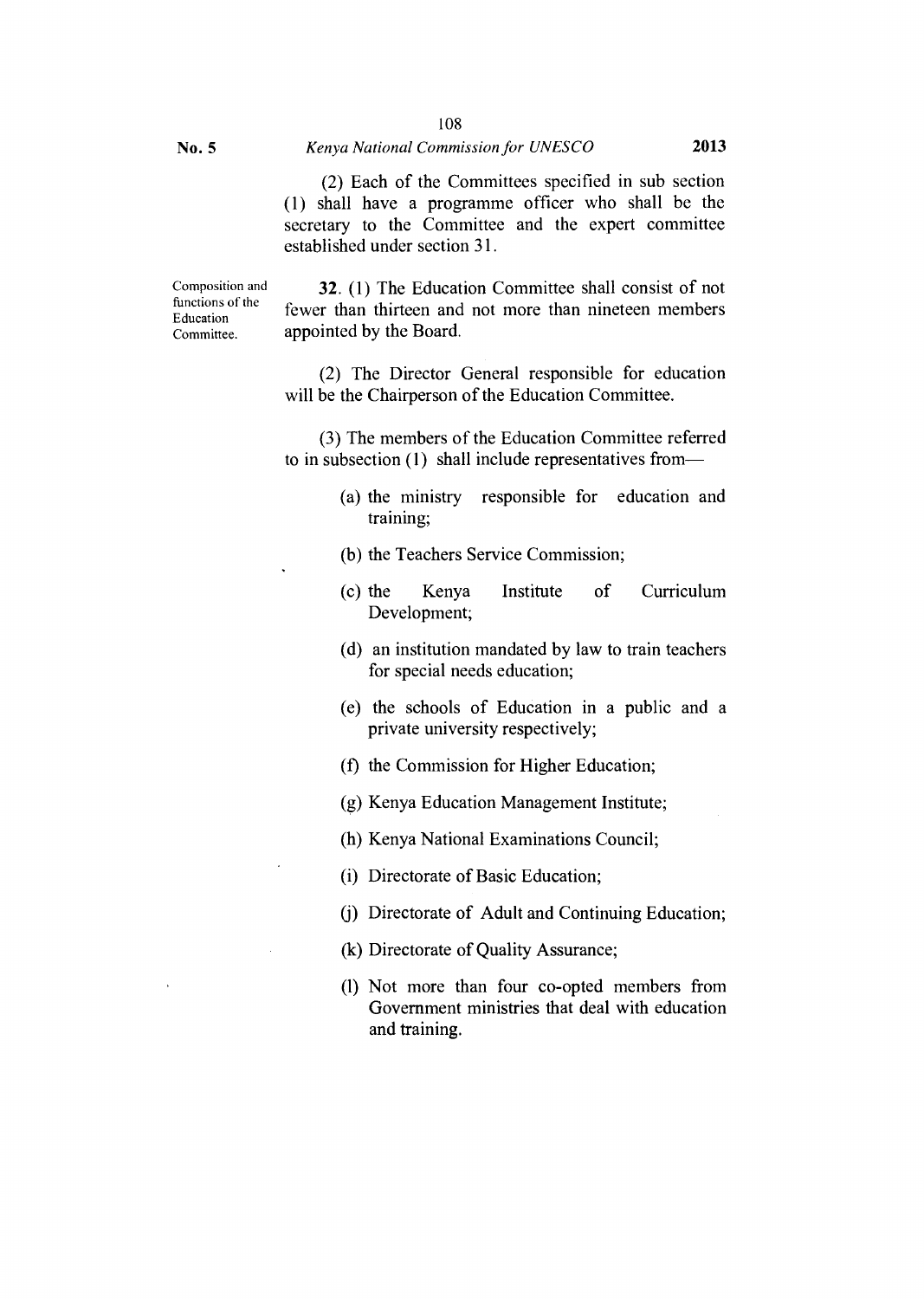(4) The functions of the Education Committee shall be to—

- (a) implement education programmes and activities in accordance with UNESCO requirements.
- (b) coordinate all UNESCO education programmes and activities;
- (c) implement the recommendations of the International Conferences on Education;
- (d) co-ordinate development and implement approved projects proposals in Education;
- (e) liaise with Ministries, State Agencies, Non-State Actors and national education institutions to advice on matters related to UNESCO Programmes on Education;
- (f) compile analyses of information on Education Research.
- (g) collect and transmit Education statistics as per UNESCO Questionnaire; and
- (h) co-ordinate Education for Sustainable Development activities
- (i) perform any other duties as may be assigned to it by the Board.

*(5)* The Committee may co-opt other persons whose knowledge and experience it may find necessary for the performance of its functions.

(6) The Education Committee may establish its own rules of procedure and shall submit the proceedings of its meetings to the Board for approval.

Composition and functions of the Natural Science Committee.

33.(1) The Natural Science Committee shall consist of not fewer than eleven and not more than seventeen members appointed by the Board.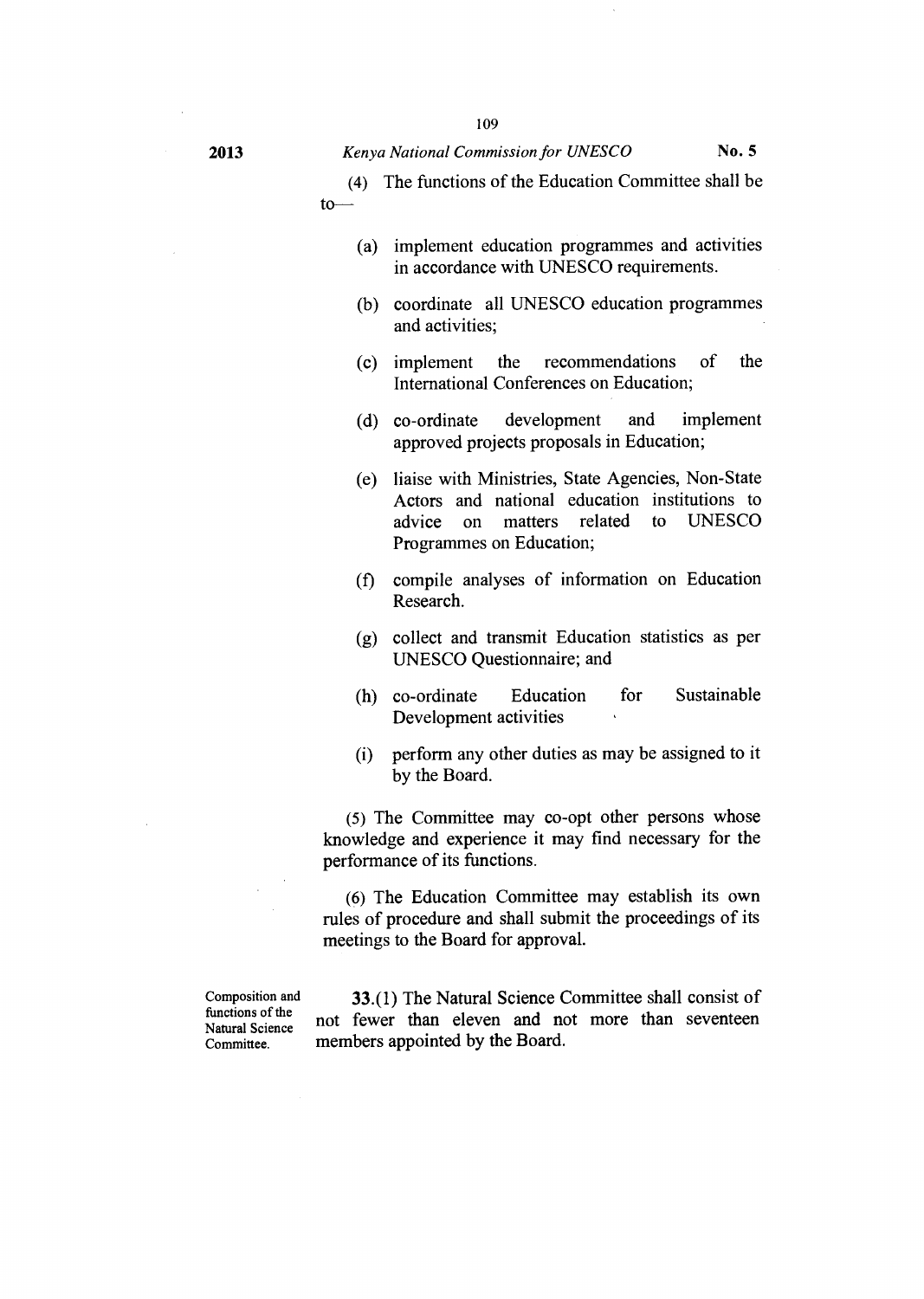(2) The Director of Government Agency responsible for Science, Technology and Innovation will be the Chair of the Natural Science Committee.

(3) The members of the Natural Science Committee referred to in subsection (1) shall include representatives from—

- (a) the state department responsible for matters relating with science , technology and innovation;
- (b) the ministry responsible for forestry and wildlife;
- (c) the national council for science and technology;
- (d) the Kenya Wildlife Service;
- (e) the National Museums of Kenya;
- (f) the Kenya Marine and Fisheries Research Institute
- (g) the Science and Technology departments in a public and a private university respectively;
- (h) the Commission for Higher Education;
- (i) not more than four co-opted members from Government ministries that deal with Science, Technology and Innovation.
- (4) The functions of the Science Committee shall be
	- (a) implement science programmes and activities in accordance with UNESCO requirements;
	- (b) coordinate all UNESCO Science Programmes and activities;
	- (c) co-ordinate development and implement approved projects in Natural Science;
	- (d) liaise with Ministries, State Agencies, Non-State Actors and national science, technology and innovation institutions to advice on matters related to UNESCO Programmes on Natural Science;

to—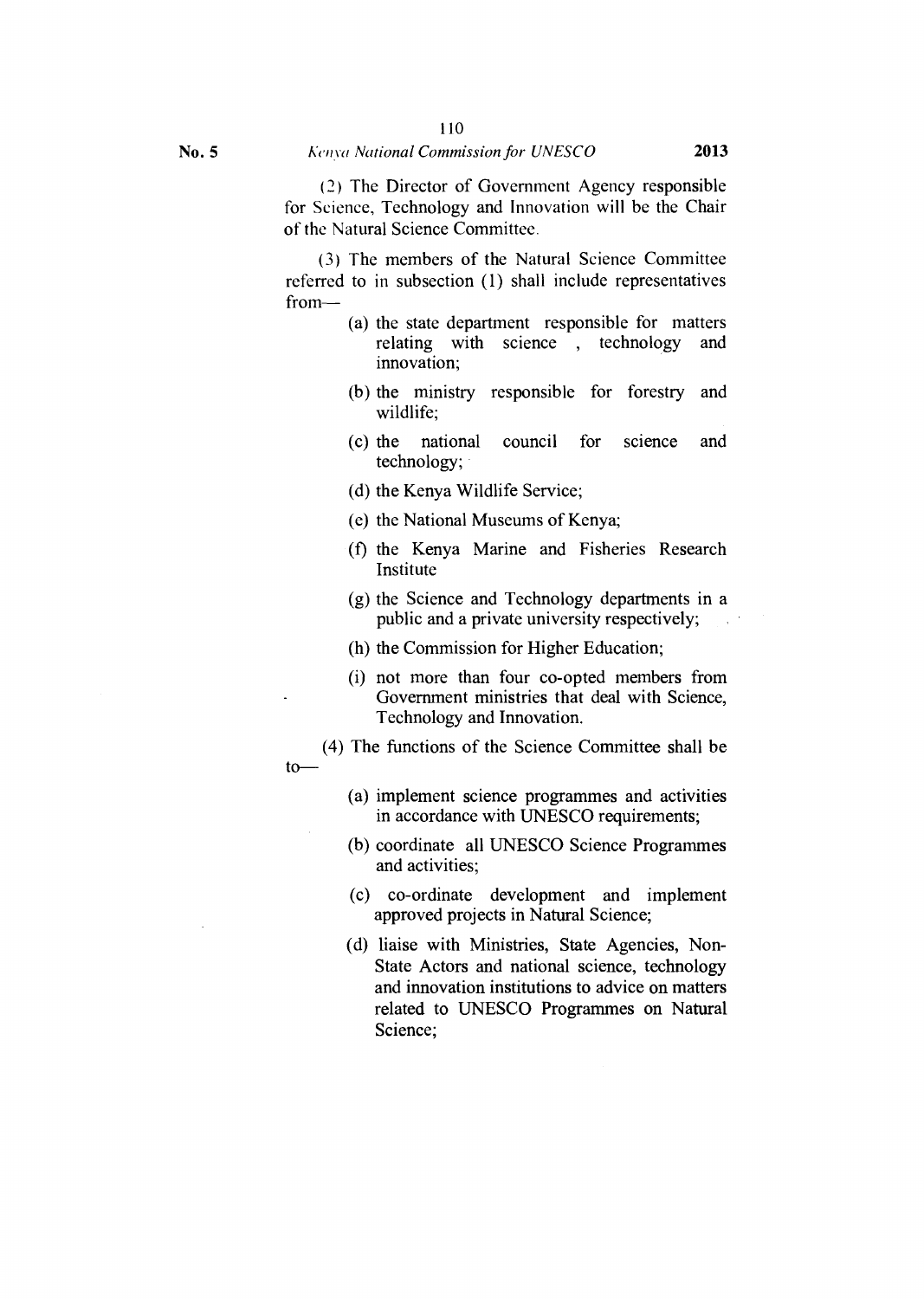- (e) compile and analysis information on natural science research;
- (f) any other duties as may be assigned by the Board.

(5) The Committee may co-opt other persons whose knowledge and experience it may find necessary for the performance of its functions.

(6) The Natural Science Committee may establish its own rules of procedure and shall submit the proceedings of its meetings to the Board for approval.

Composition and functions of the Social and Human Science Committee.

**34. (1)** The Human and Social Science Committee shall consist of not fewer than eleven and not more than seventeen members appointed by the Board.

(2) The Director of Government Agency responsible for programmes related to Social and Human Science will be the Chair of the Social and Human Science Committee.

(3) The members of the Social and Human Science Committee referred to in subsection (1) shall include representatives from—

- (a) the ministry of responsible for youth affairs and sports;
- (b) the ministry responsible for matters relating to gender, children and social development;
- (c) the ministry responsible for justice and Constitutional Affairs;
- (d) the departments of ethics of science, philosophy, in universities respectively;
- (e) not more than four co-opted members.

(4) The functions of the Social and Human Science Committee shall be to—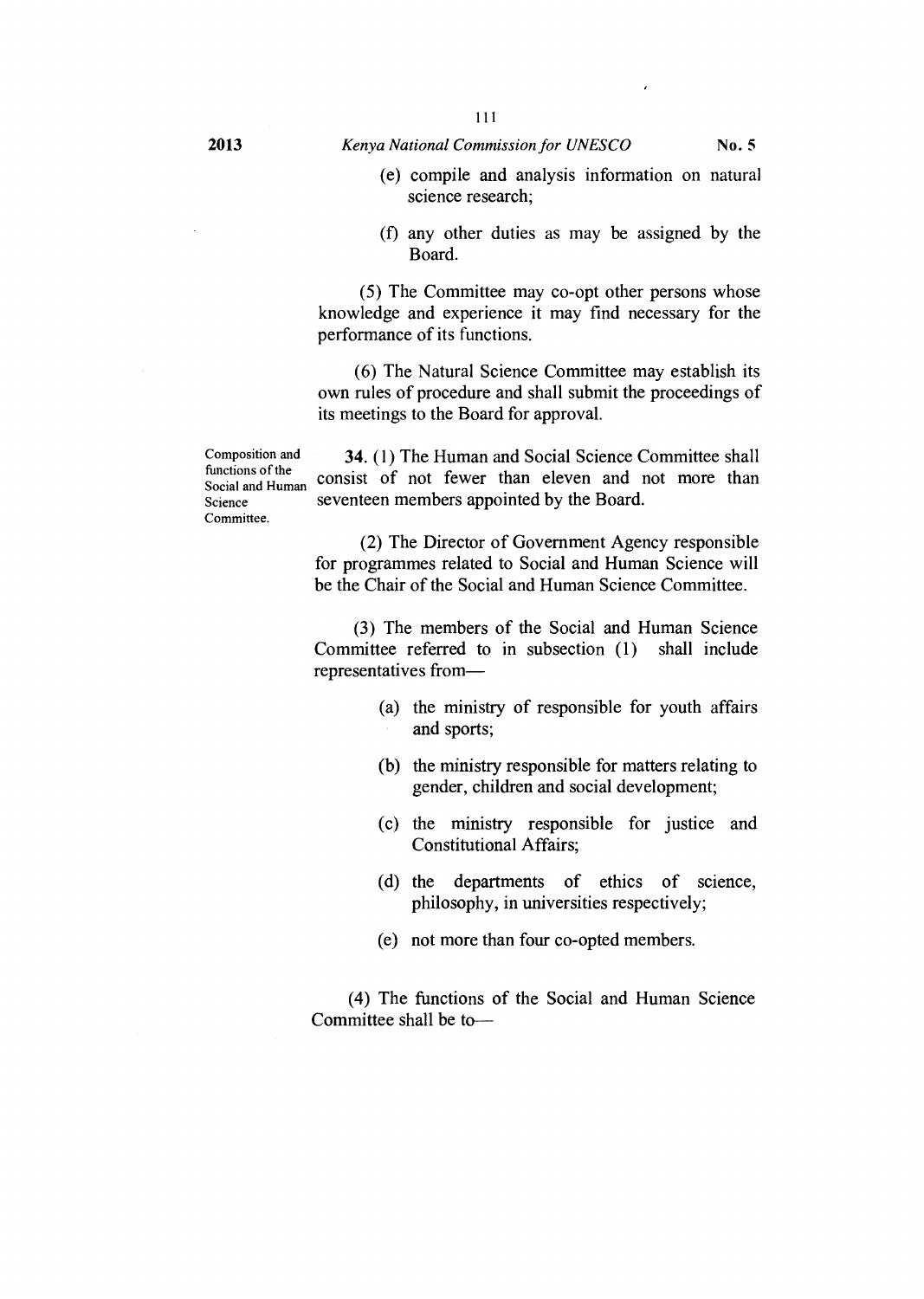- (a) implement social and human science programmes and activities according to UNESCO requirements;
- (b) coordinate all UNESCO Social and Human Science Programmes and activities;
- (c) follow up of recommendations of the International Conferences on Social and Human Science;
- (d) co-ordinate development and implementation of projects proposals in Social and Human Science;
- (e) liaise with ministries, State departments, nonstate actors and national institutions responsible for programmes related to social and human science to advice on matters related to UNESCO programmes on social and human science;
- (f) compile and analyse information on Social and Human science research;
- (g) perform any other duties as may be assigned by the Board.

(5) The Committee may co-opt other persons whose knowledge and experience it may find necessary for the performance of its functions.

*(7)* The Social and Human Science Committee may establish its own rules of procedure and shall submit the proceedings of its meetings to the Board for approval.

Composition and 35. (1) The Culture Committee shall consist of not runctions of the committee fewer than eleven and not more than seventeen members appointed by the Board.

> (2) The Director of Government Agency responsible for Culture will be the Chair of the Culture Committee.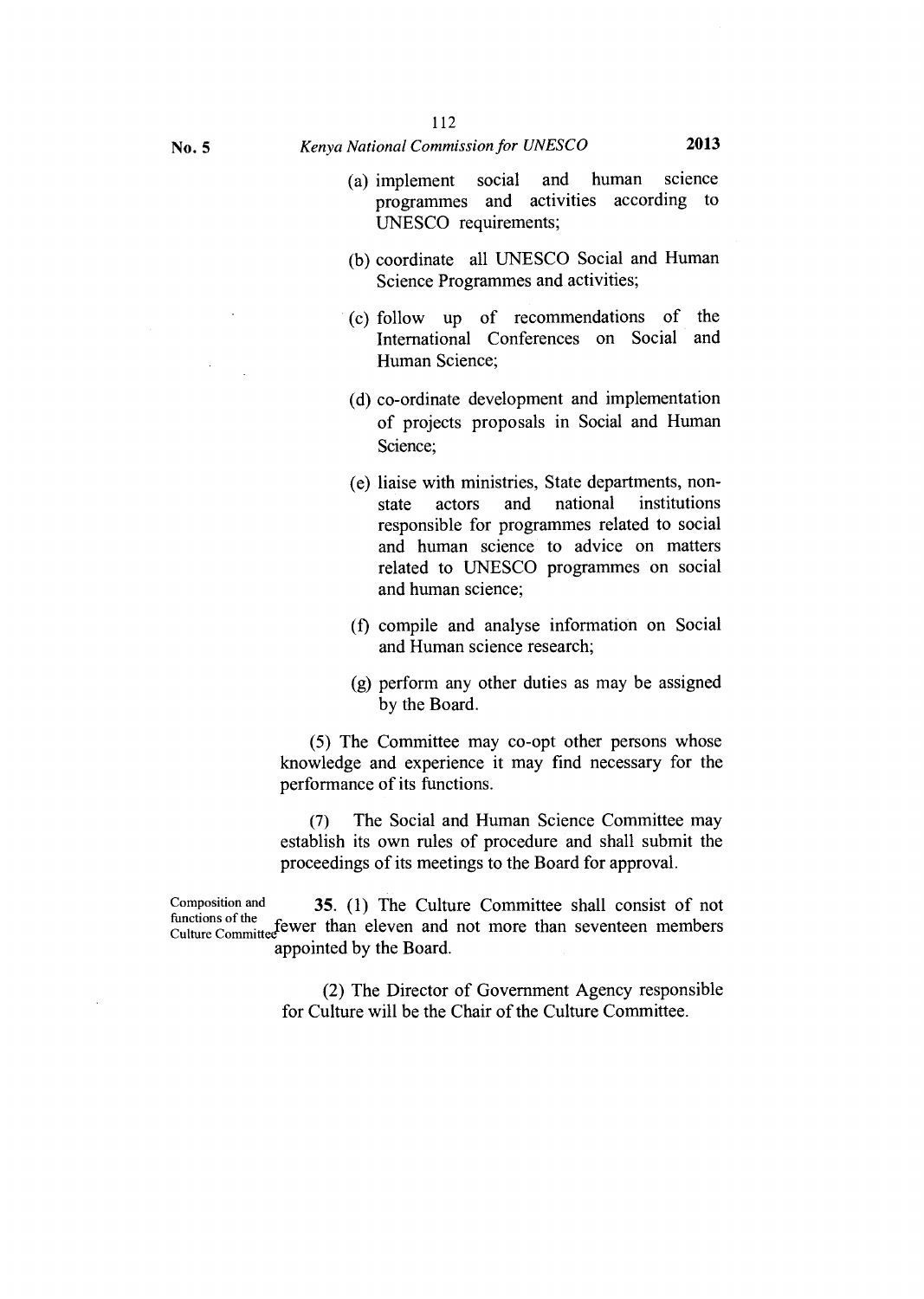(3) The members of the Culture Committee referred to in subsection (1) shall include representatives from—

- (a) the National Museums of Kenya;
- (b) the Kenya Wildlife Service;
- (c ) the office of the Attorney General;
- (d) the National Book Development Council;
- (e) the Directorate of quality assurance and standards;
- (f) the national archives;
- (g) the departments of culture and languages in universities respectively; and
- (h) not more than four co-opted members from State Agencies that deal with Culture.
- (4) The functions of the Culture Committee shall be  $\begin{array}{c}\n\text{to}\n\\
\text{(a)}\n\end{array}$ 
	- implement cultural programmes and activities in accordance with UNESCO requirements;
	- (b) coordinate all UNESCO cultural programmes and activities;
	- (c) implement the recommendations of the international conferences on culture;
	- (d) co-ordinate development and implement approved projects proposals in culture programme;
	- (e) liaise with ministries, State departments, nonstate actors and national institutions responsible for Culture to advice on matters related to UNESCO programmes on culture
	- (f) compile and undertake an analysis of information on culture related research; and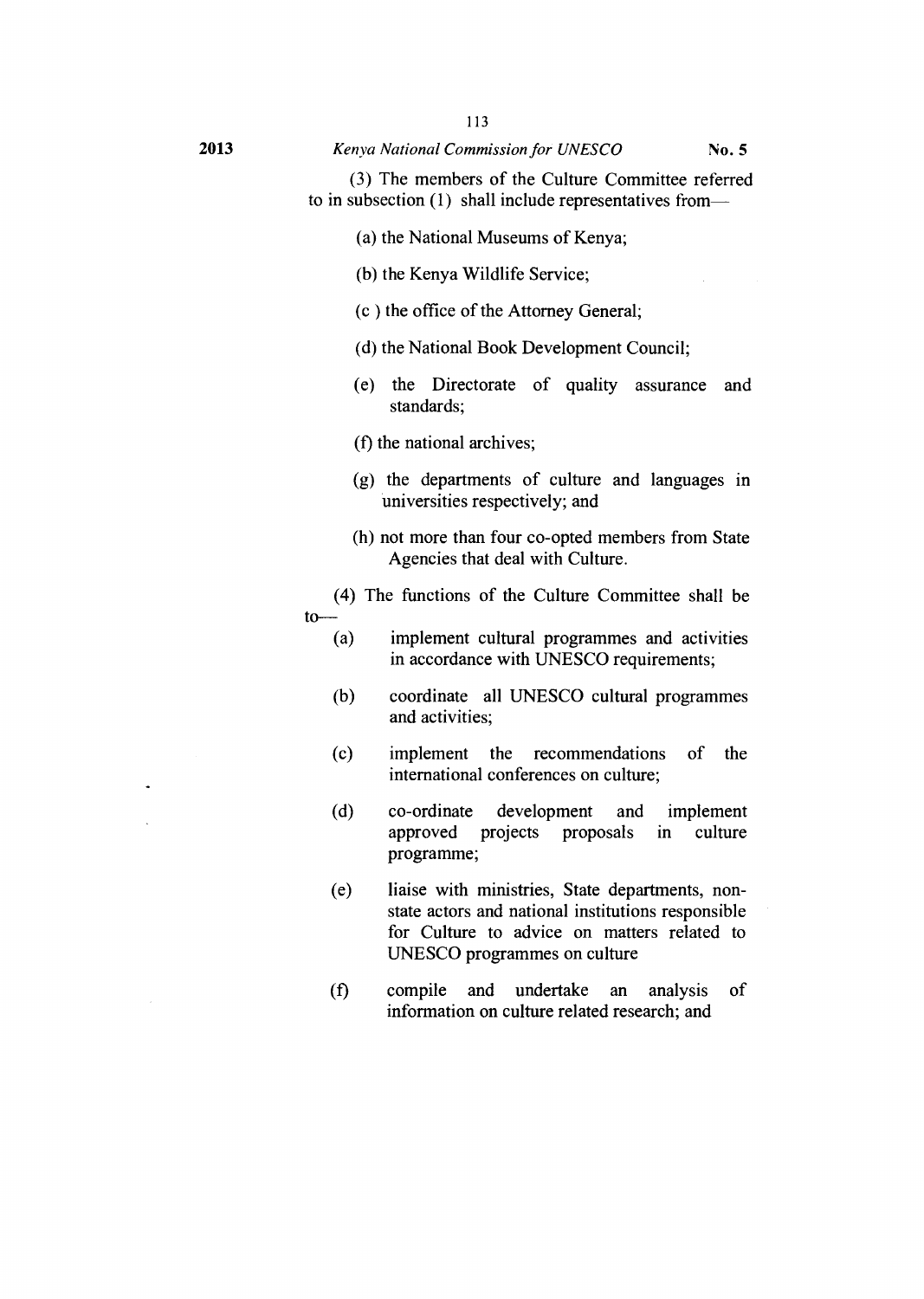(g) perform any other duties as may be assigned to it by the Board.

(5) The Committee may co-opt other persons whose knowledge and experience it may find necessary for the performance of its functions.

(6) The Culture Committee may establish its own rules of procedure and shall submit the proceedings of its meetings to the Board for approval.

36. (1) The Communication and Information Committee shall consist of not fewer than eleven and not more than seventeen members appointed by the Board.

(2) The Information Secretary will be the Chair of the Communication and Information Committee.

(3) The members of the Communication and Information Committee referred to in subsection (1) shall include representatives from—

- (a) the Media Council of Kenya;
- (b) the National Archives;
- (c) the National Library Service;
- (d) the Kenya Institute of Mass Communication;
- (e) the departments of Communication and Information in public and private universities respectively;
- $(f)$  Not more than four co-opted members from State Agencies that deal with Communication and Information.

(4) The functions of the Communication and Information Committee shall be to—

(a) implement communication and information programmes and activities in accordance with UNESCO requirements;

Composition and functions of the Communication and Information Committee.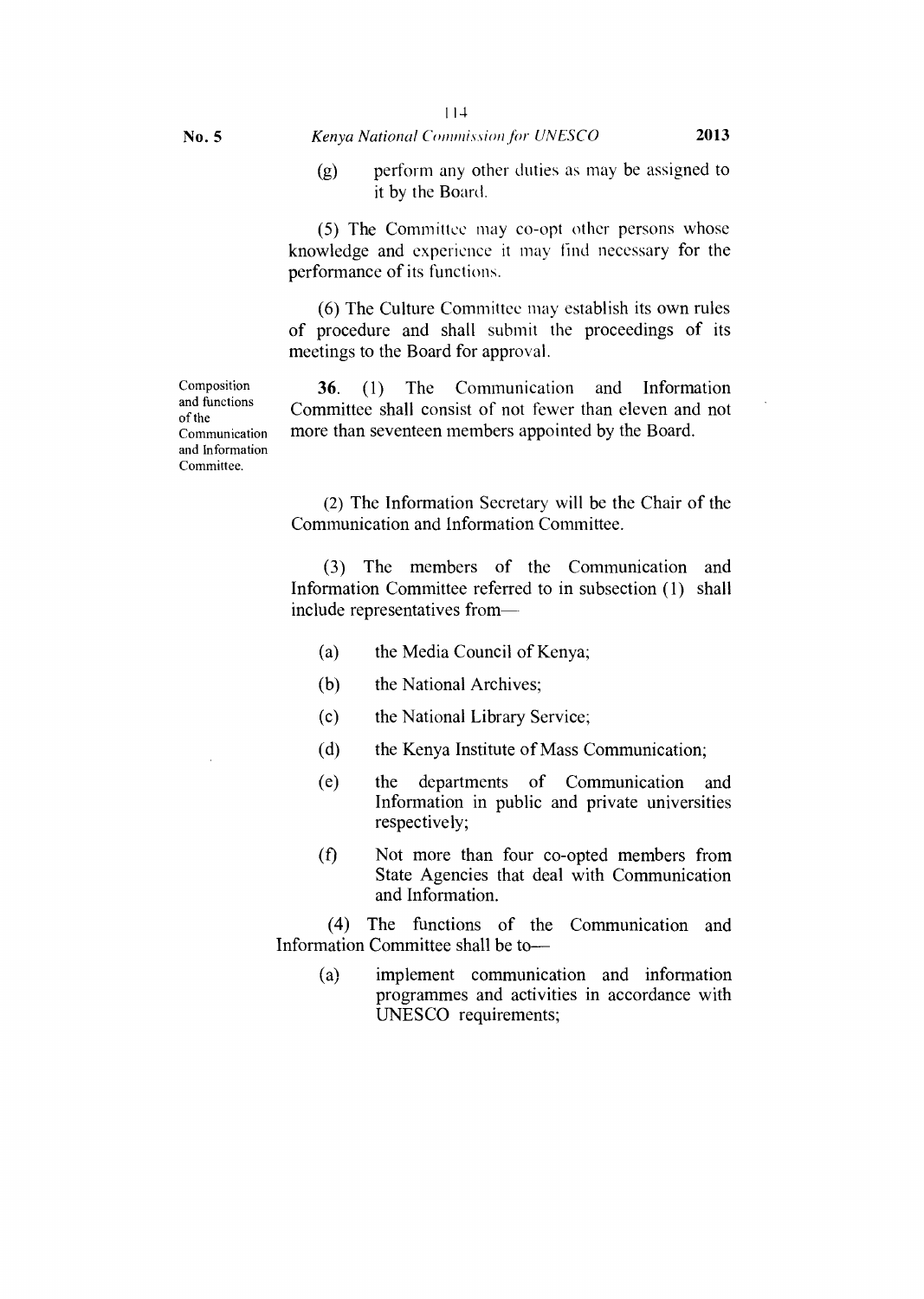- coordinate all UNESCO Communication and  $(b)$ Information Programmes and activities;
- $(c)$ follow up of recommendations of the International Conferences on Communication and Information;
- $(d)$ co-ordinate development and **implement**  approved projects proposals in Communication and Information programme;
- liaise with Ministries, State Agencies, Non- $(e)$ State Actors and national institutions<br>responsible for Communication and for Communication and Information to advice on matters related to UNESCO Programmes on Communication and Information;
- (f) compile and analyse information on Communication and Information related research; and
- (g) undertake any other duties as may be assigned to it by the Board.

(5) The Committee may co-opt other persons whose knowledge and experience it may find necessary for the performance of its functions.

(6) The Communication and Information Committee may establish its own rules of procedure and shall submit the proceedings of its meetings to the Board for approval.

Remuneration of Programme and Expert Committee Members.

**37.** There shall be paid to the members of Programme and Expert committees appointed under this Act, such allowances as the Board shall determine.

#### **PART VI—FINANCIAL PROVISIONS**

Funds of the Commission. **38.** The funds of the Commission shall comprise—

(a) monies allocated by Parliament for the purposes of the Commission;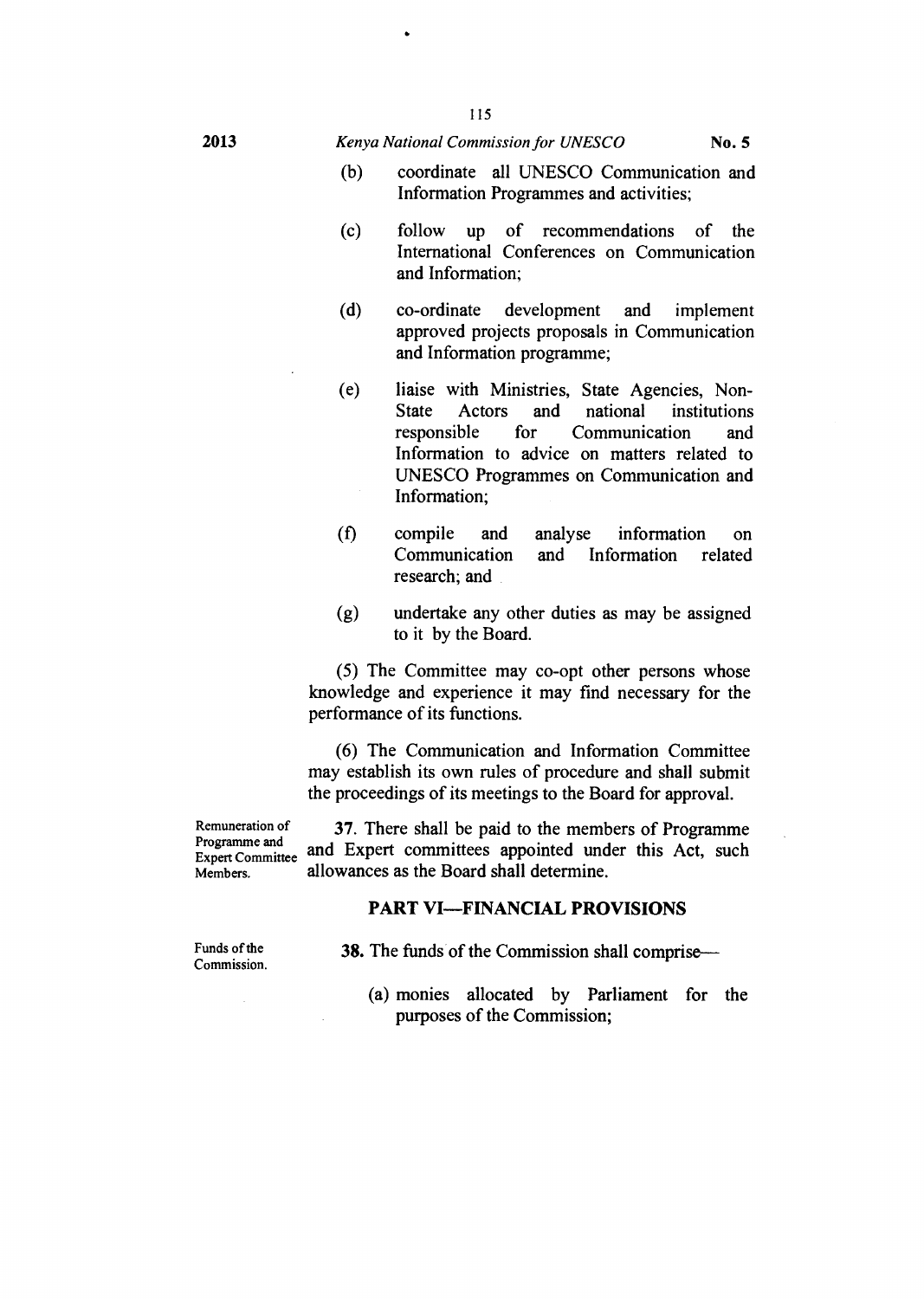- (b) such monies as may accrue to or vest in the Commission in the course of the exercise of its powers or the performance of its functions under this Act or under any other written law; and
- (c) monies from any other source provided for, donated or lent to the Commission.

Financial year. 39. The financial year of the Commission shall be the period of twelve months ending on the thirtieth day of June in each year.

Annual estimates. 40. (1) At least three months before the commencement of each financial year, the Board shall cause to be prepared estimates of the revenue and expenditure of the Commission for that year.

> (2) The annual estimates shall make provision for all the estimated expenditure of the Commission for the financial year, and in particular, the estimates shall provide for—

- (a) the payment of salaries, allowances and other charges in respect of the staff of the Commission;
- (b) the payment of pensions, gratuities and other charges in respect of the staff of the Commission; and
- (c) the proper maintenance of the buildings and grounds of the Commission.

(3) The annual estimates shall be approved by the Board before the commencement of the financial year to which they relate and shall be submitted to the Cabinet Secretary for approval.

Books of accounts and audit.

41. (1) The Board shall cause to be kept proper books of accounts of all the income and expenditure, assets and liabilities, undertakings, funds, activities, contracts, transactions and other business of the Commission.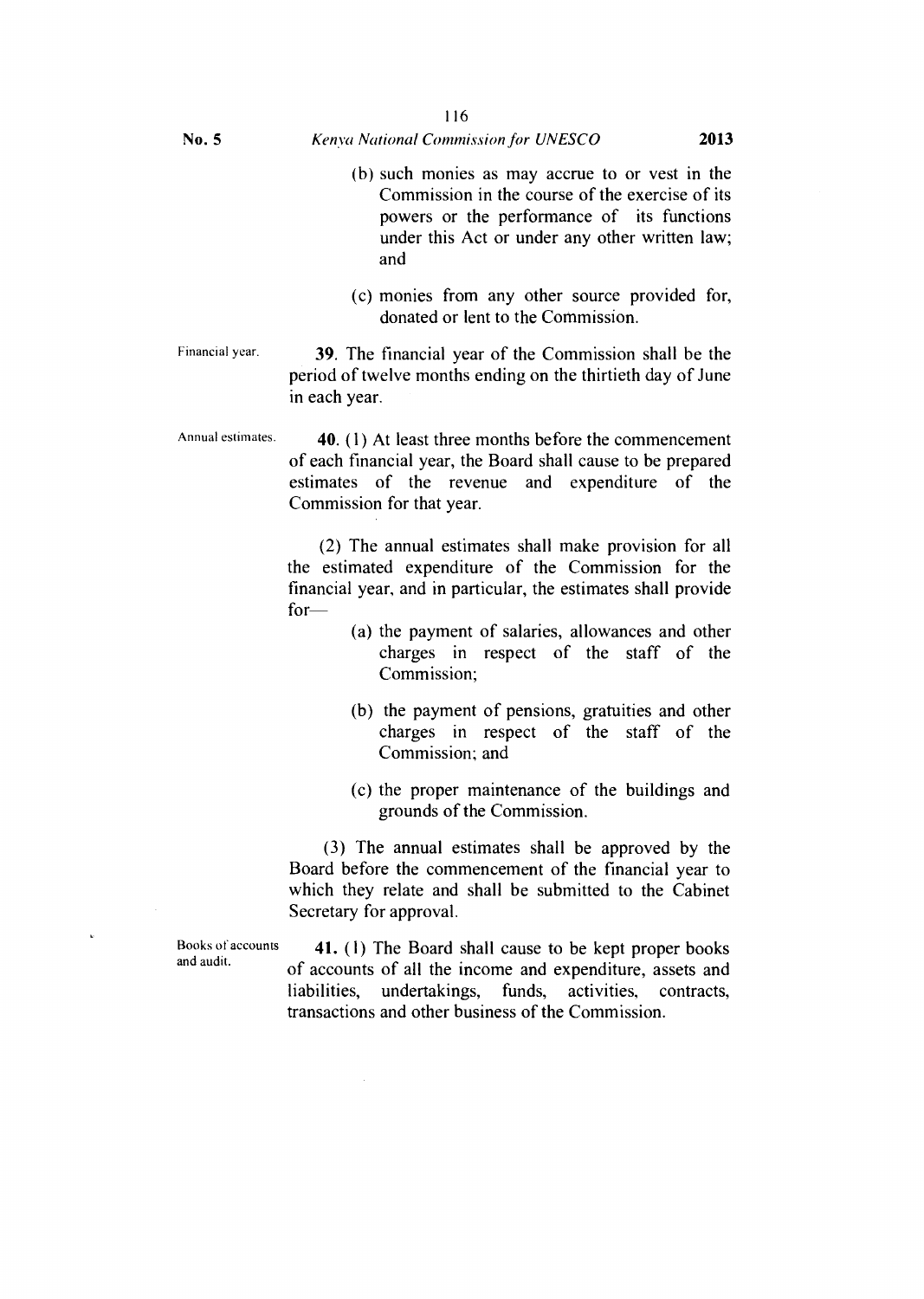(2) The Board shall ensure that all money received is properly brought to account, all payments out of its funds are correctly made and properly authorized and that adequate control is maintained over its assets and liabilities.

No. 12 of 2003

(3) The accounts of the Commission shall be audited in accordance with the Public Audit Act and any other law relating the management of public resources.

#### **PART VII—GENERAL PROVISIONS**

Common seal.

**42.** All deeds, instruments, contracts and other documents shall be deemed to be duly executed by or on behalf of the Board—

- (a) if they are required to be under seal, if sealed with the common seal of the Board and authenticated by the Chairperson or the Secretary General;
- (b) if they are not required to be under seal, if executed in that behalf by a member authorized by the Board for that purpose;
- (c) A deed, instrument, contract or other document executed in accordance with subsection (b) shall be effective in law to bind the Board and its successors and may be varied or discharged in the same manner as that in which it was executed.

**Remuneration** 

**43.** The members of Board shall be paid such allowances as the Board may, in consultation with the Salaries and Remuneration Commission, determine, and shall be entitled to be paid allowances in connection with the work of the Commission.

Appointment of staff.

**44.** (1) The Board may appoint such staff or engage such consultants and experts as may be necessary for the proper discharge of its functions under this Act.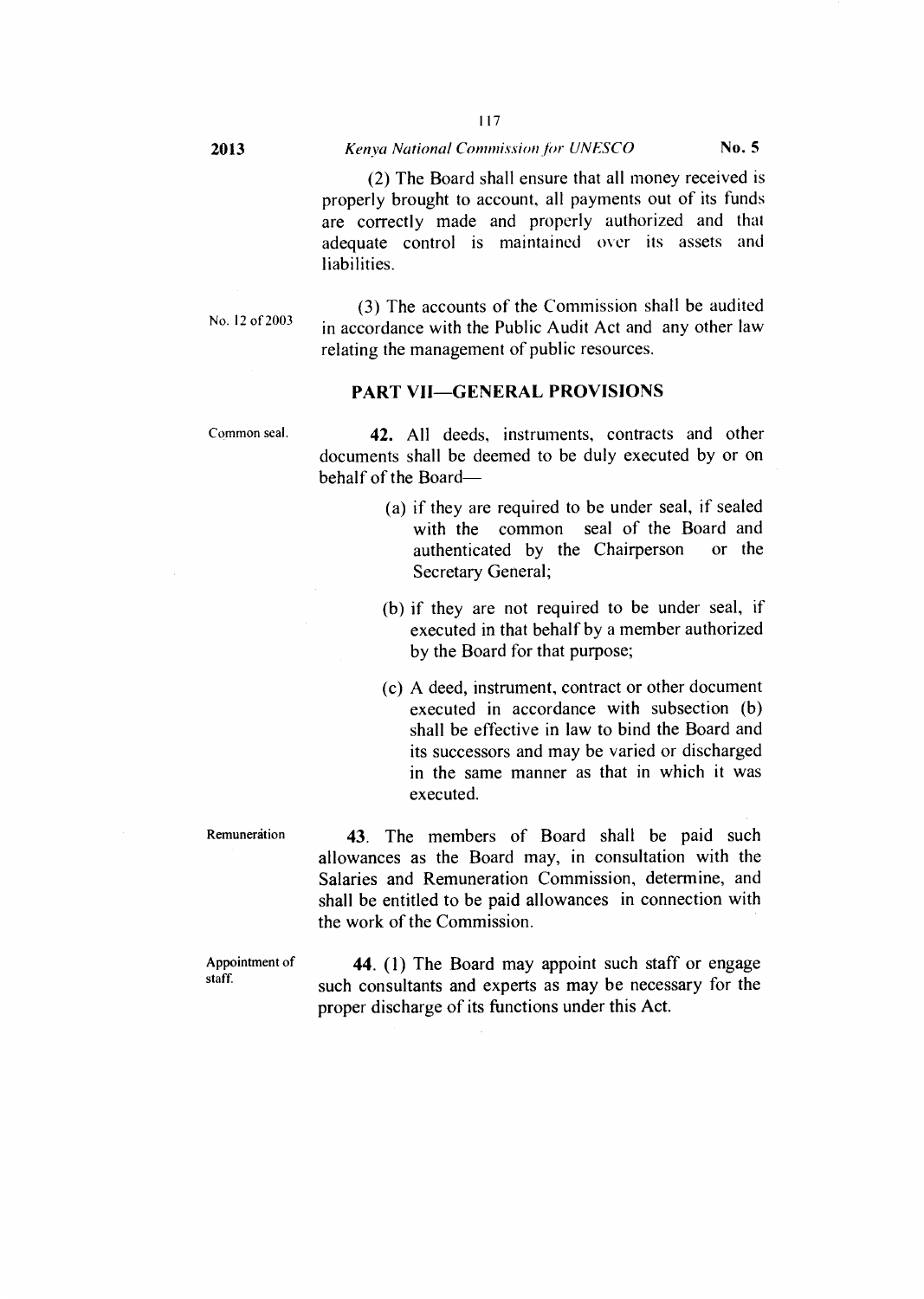#### 118

#### No. 5 *Kenya National Commission for UNESCO* **2013**

(2) The staff appointed under subsection (1) shall serve on such terms and conditions as the Board may in consultation with the Salaries and Remuneration Commission, determine.

Protection from personal liability.

45. The chairperson, members, secretary or staff of the Commission shall not be personally liable for any act or omission done or omitted to be done in good faith in carrying out the functions of the Commission under this Act.

Regulations. 46. The Cabinet Secretary may make regulations generally for the better carrying out of the provisions of this Act.

### **PART VIII—TRANSITIONAL PROVISIONS**

Transfer of assets and staff etc.

**47.** (1) All the rights, duties, obligations, assets and liabilities of the Kenya National Commission for UNESCO existing at the commencement of this Act shall be automatically and fully transferred to the Commission;

(2) Any reference to the any office established under the former Commission in any contract or document shall, for all purposes, be deemed to be a reference to the Agency;

(3) Any person who is an employee of the former Commission immediately before the commencement of this Act shall upon such commencement be deemed to be an employee of the Commission.

(4) The annual estimates of the former Commission for the financial year in which this Act commences shall be deemed to be the annual estimates of the Agency for the remainder of that financial year;

(5) The administrative directions made by the former Commission or by the Minister which were in force immediately before the commencement of this Act shall, have force as if they were directions made by the Agency or the Cabinet Secretary under this Act.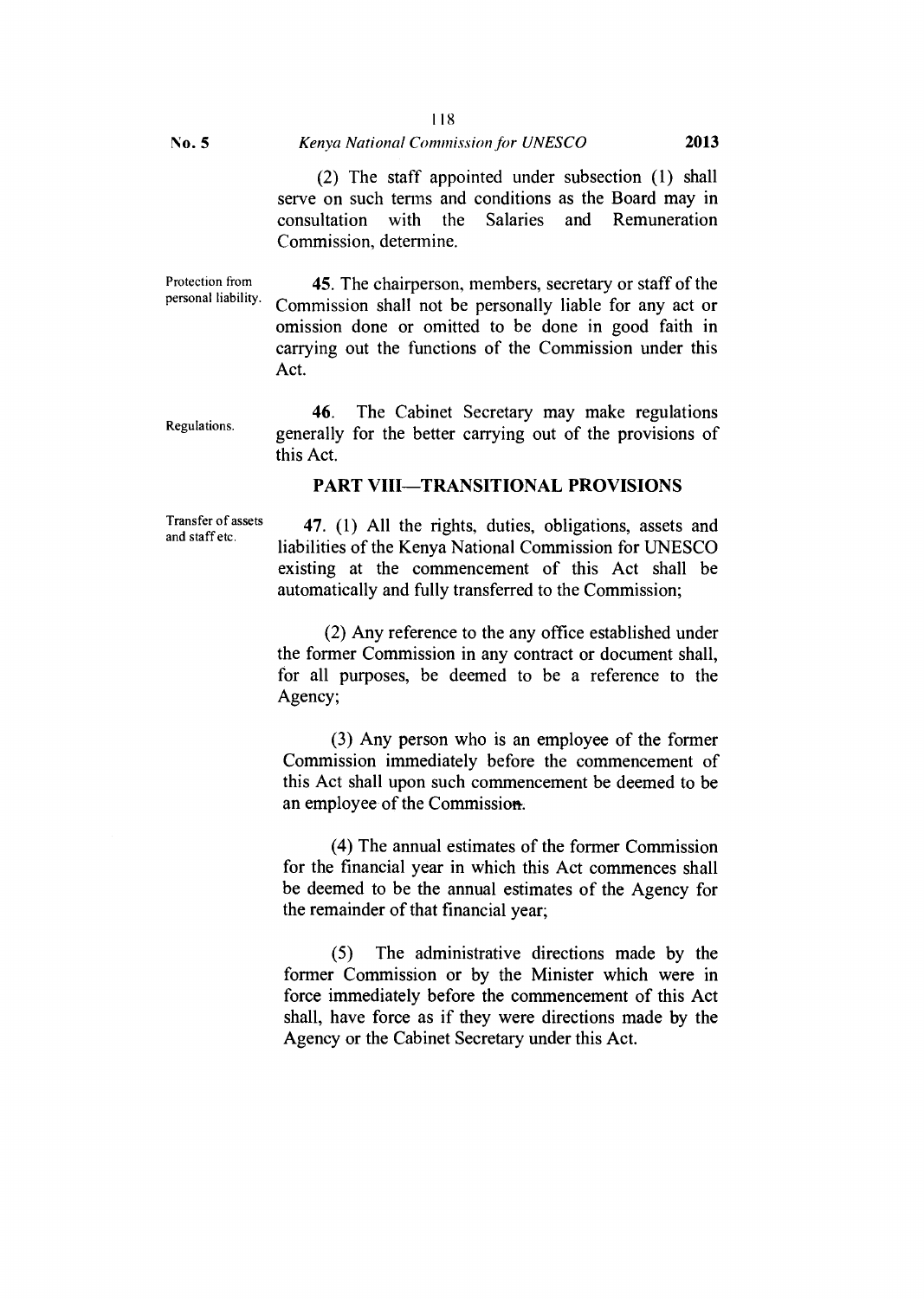119

(6) All contracts, deeds, bonds, agreements, arrangements, guarantees and other instruments made or entered into, on behalf of shall, or in relation to the former Commission shall have effect as if made or entered into by, on behalf of, or in relation to, the Commission ; and

(7) All actions, claims, arbitrations, applications and other proceedings pending or existing immediately before the commencement of this Act, by, against, or in relation to the former Commission shall have effect as if they were proceedings by, against, or in relation to the Agency, and may be continued and completed accordingly.

#### **FIRST SCHEDULE** s.6 **(2)**

#### **Bodies to Nominate Board Members**

- 1. Kenya National Examinations Board;
- 2. Teachers Service Commission; '

3. A representative of a Public University Senate;

- 4. Kenya Institute of Curriculum Development.
- 5. Director General responsible for education and training.

#### **SECOND SCHEDULE** s.15

# **MEETINGS AND PROCEDURES OF THE BOARD**

Meetings. **1.** (1) The Board shall hold not less than three meetings in every financial year, and not more than four months shall elapse between the date of one meeting and the date of the next meeting.

> (2) The notice for a meeting of the Board shall be in writing, and shall be for a period of fourteen days, except for special meetings.

> (3) The chairperson shall preside over all meetings and in the absence of the Chairperson, by a person elected by the Board at the meeting for that purpose.